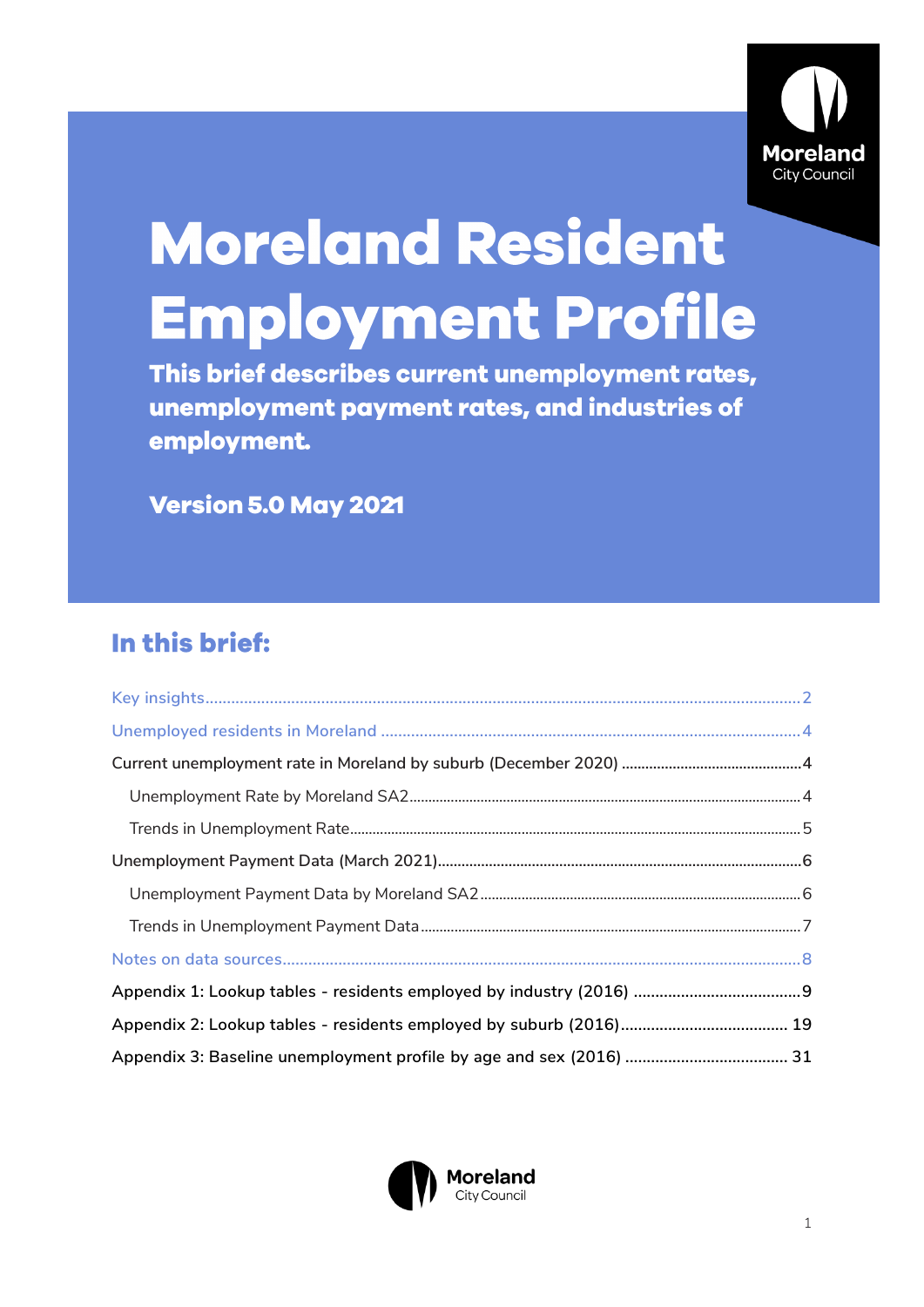# **Key insights**

Data presented in this report includes:

- Unemployment rate data published by the federal government Department of Education, Skills and Employment, and current to December 2020 (updated quarterly).
- **■** Unemployment payments data published by the federal government Department of Social Services, current to March 2021 (updated monthly).
- Moreland residents Industries of employment from the ABS Population Census 2016.
	- As of December 2020, there were 8,366 unemployed persons living in Moreland (unemployment rate of 7.6%).
		- o The unemployment rate in Moreland (7.6%) was higher than the unemployment rate for Greater Melbourne (6.9%).
		- o The unemployment rate in Moreland (7.6%) was the highest it has been since December 2014 when it was 7.7%.
		- o The Moreland suburbs with the highest current unemployment rates were Fawkner (10.9%), Hadfield (10.5%), and Glenroy (8.9%).
		- Between March and December 2020, the unemployment rate in Moreland increased by 2.2%. This is approximately 2,500 additional unemployed people. Suburbs with the largest increase between March and December 2020 were Hadfield (+4.3%) and Fawkner (+4.0%).
	- Over the last year from December 2019 to December 2020, the unemployment rate in Moreland increased from 5.5% in 2019 to 7.6% in 2020. By comparison, at the last population census in 2016 the unemployment rate was 6.9%.
	- In March 2021, 8,890 people (6.3% of 15-64 age population) in Moreland were receiving unemployment allowance (JobSeeker or Youth Allowance).
		- o Since the start of the pandemic the numbers of people receiving payments has remained substantially higher than what was recorded in March 2020 (3.5%).
		- o March 2021 reports the lowest number of people receiving unemployment payments since April 2020 but remains much higher than pre-pandemic numbers.
		- o Moreland suburbs with the highest rates of payment access were Hadfield (9.7%) and Fawkner (9.4%).
	- Residents' employment industries most affected by COVID-19 in terms of employment loss include Accommodation and Food Services; Professional, Scientific and Technical Services; and Retail Trade.
		- o Modelling suggests that a high number of workers in the Accommodation and Food Services, Retail Trade, and Arts and Recreation industries are receiving JobKeeper (Economy ID 2020)
		- o The largest employment industries for employment in Moreland in 2016 were:
			- Health Care and Social Assistance (11.8%)
			- Education and Training (11.2%)
			- Professional, Scientific and Technical Services (10.5%)
			- Retail Trade (8.8%)
			- Accommodation and Food Services (8.0%)

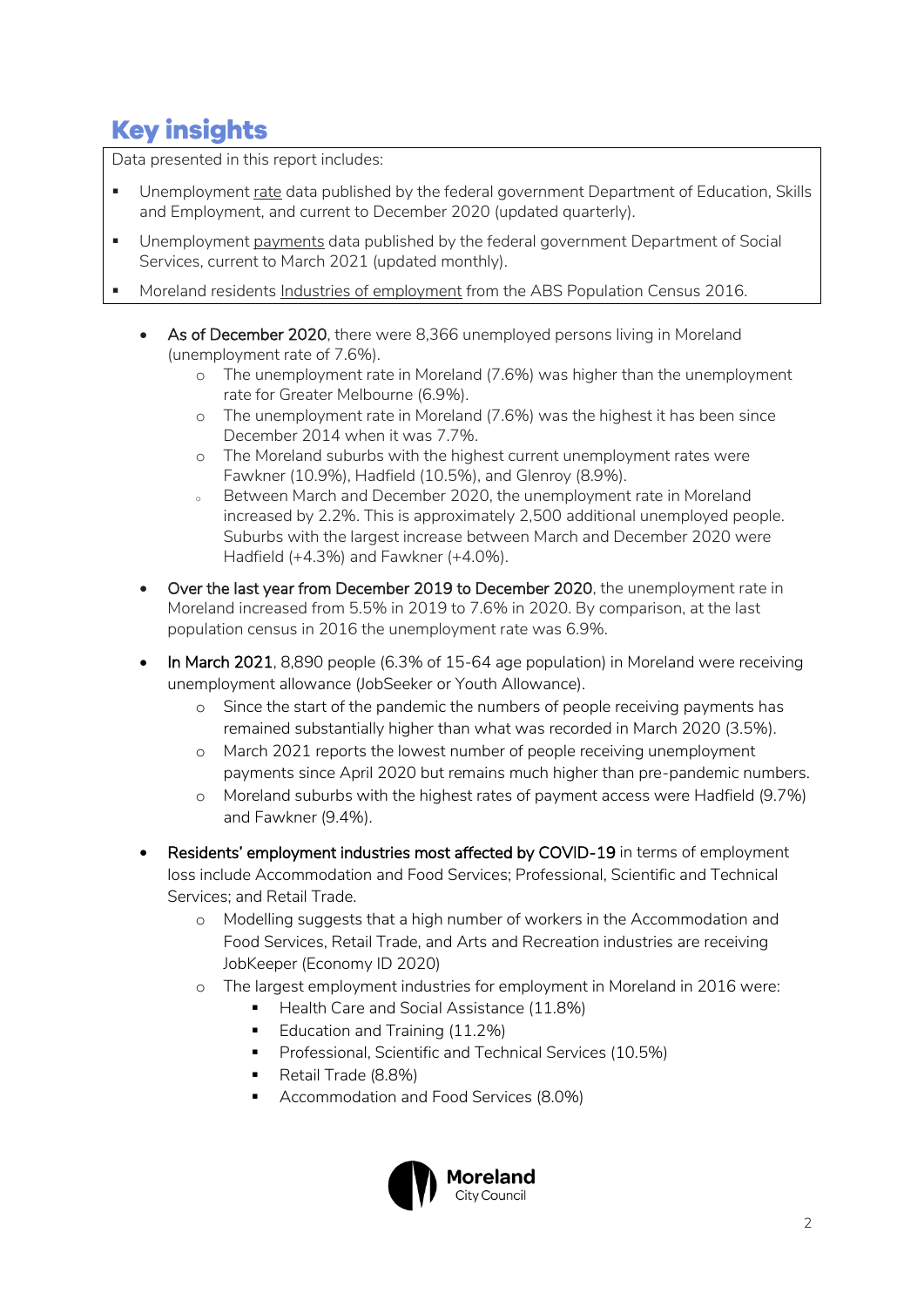# **Further information**

This brief has been developed by the Moreland City Council Research Team. It is based on the most recent data available at the time of publication. This brief may be updated in the future, please check our website for the latest version. For further information emai[l research@moreland.vic.gov.au](mailto:research@moreland.vic.gov.au) or phone 9240 1111.

Please note: Unemployment payment data is updated monthly, however this brief is being updated quarterly. Contact the Research Team for further information.

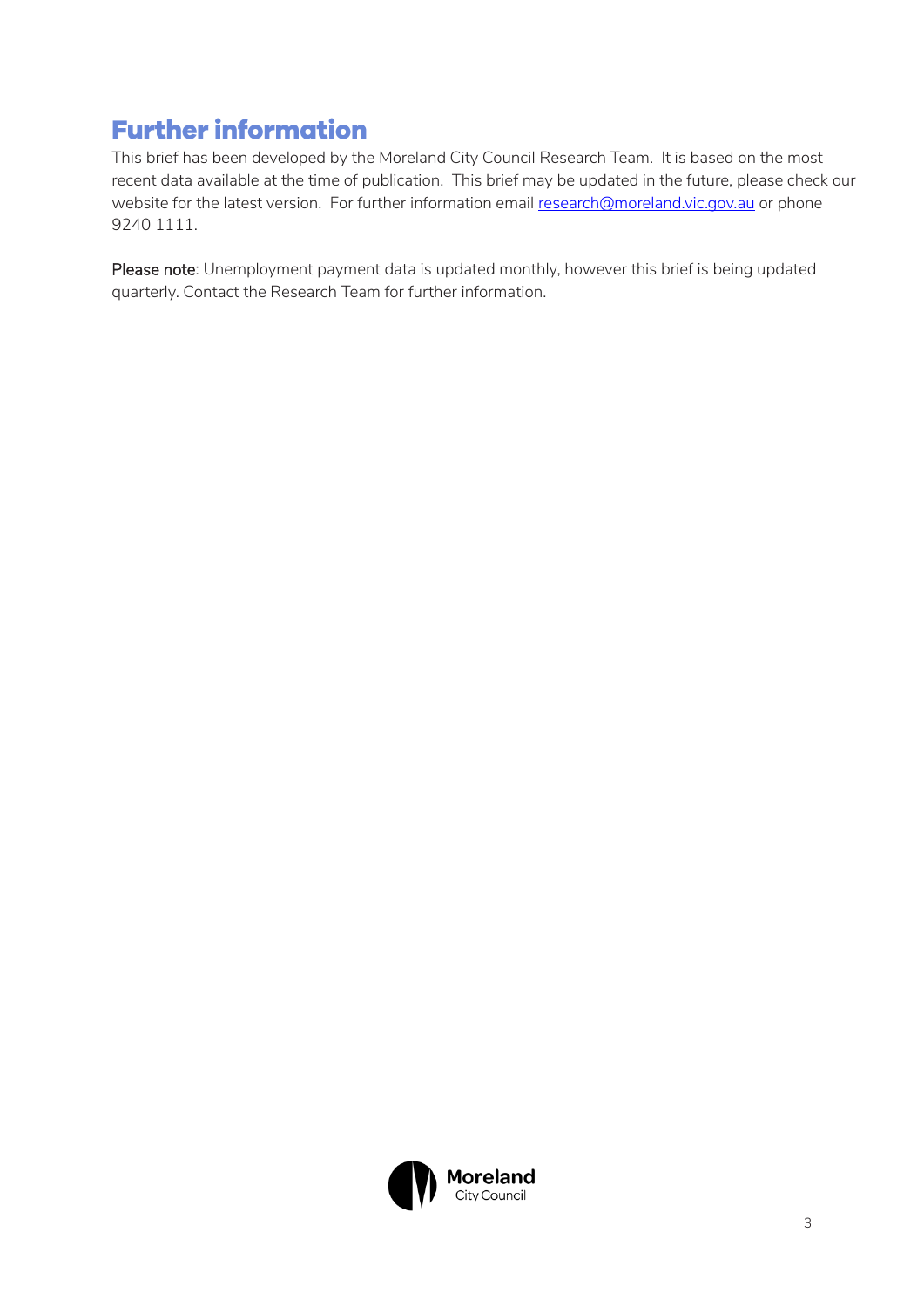# <span id="page-3-0"></span>**Unemployed residents in Moreland**

## <span id="page-3-1"></span>**Current unemployment rate in Moreland by suburb**

Small area labour markets (SALM) presents regional estimates of unemployment and the unemployment rate on a quarterly basis at the local government area (LGA) LGA and statistical area 2 (SA2) level.

In December 2020, an estimated 8,366 people were unemployed in Moreland, with an unemployment rate of 7.6. This unemployment rate is higher than the average for Greater Melbourne which is 6.9.

| <b>Suburb</b>            | <b>Unemployment rate</b><br><b>December</b><br>2020 | <b>Unemployment rate</b><br><b>March 2020</b><br>(Pre-Covid-19<br>baseline) | Change:<br><b>Mar-Dec 2020</b><br>(Covid-19 impact) | <b>Unemployment rate</b><br><b>ABS 2016</b><br>(Baseline) |
|--------------------------|-----------------------------------------------------|-----------------------------------------------------------------------------|-----------------------------------------------------|-----------------------------------------------------------|
| <b>Brunswick</b>         | 7.1                                                 | 5.3                                                                         | $+1.8$                                              | 5.8                                                       |
| <b>Brunswick East</b>    | 7.0                                                 | 4.7                                                                         | $+2.3$                                              | 5.5                                                       |
| <b>Brunswick West</b>    | 8.1                                                 | 6.3                                                                         | $+1.8$                                              | 6.2                                                       |
| Coburg                   | 8.5                                                 | 7.0                                                                         | $+1.5$                                              | 7.0                                                       |
| Coburg North             | 7.8                                                 | 4.9                                                                         | $+2.9$                                              | 6.4                                                       |
| Fawkner                  | 10.9                                                | 6.9                                                                         | $+4.0$                                              | 10.2                                                      |
| Glenroy                  | 8.9                                                 | 6.1                                                                         | $+2.8$                                              | 9.1                                                       |
| Gowanbrae                | 5.6                                                 | 2.8                                                                         | $+2.8$                                              | 4.0                                                       |
| Hadfield                 | 10.5                                                | 6.2                                                                         | $+4.3$                                              | 7.3                                                       |
| Pascoe Vale & Oak Park   | 5.5                                                 | 2.9                                                                         | $+2.6$                                              | 6.2                                                       |
| Pascoe Vale South        | 5.9                                                 | 2.9                                                                         | $+3.0$                                              | 5.7                                                       |
| Moreland                 | 7.6                                                 | 5.4                                                                         | $+2.2$                                              | 6.9                                                       |
| <b>Greater Melbourne</b> | 6.9                                                 | 5.2                                                                         | $+1.7$                                              | 6.8                                                       |

#### <span id="page-3-2"></span>Unemployment rate in Moreland SA2s (December 2020)

Source: Small Area Labour Markets (SALM) publication – Department of Education, Skills and Employment, Australian Government (dese.gov.au), reporting on unemployment rate by SA2 December 2020

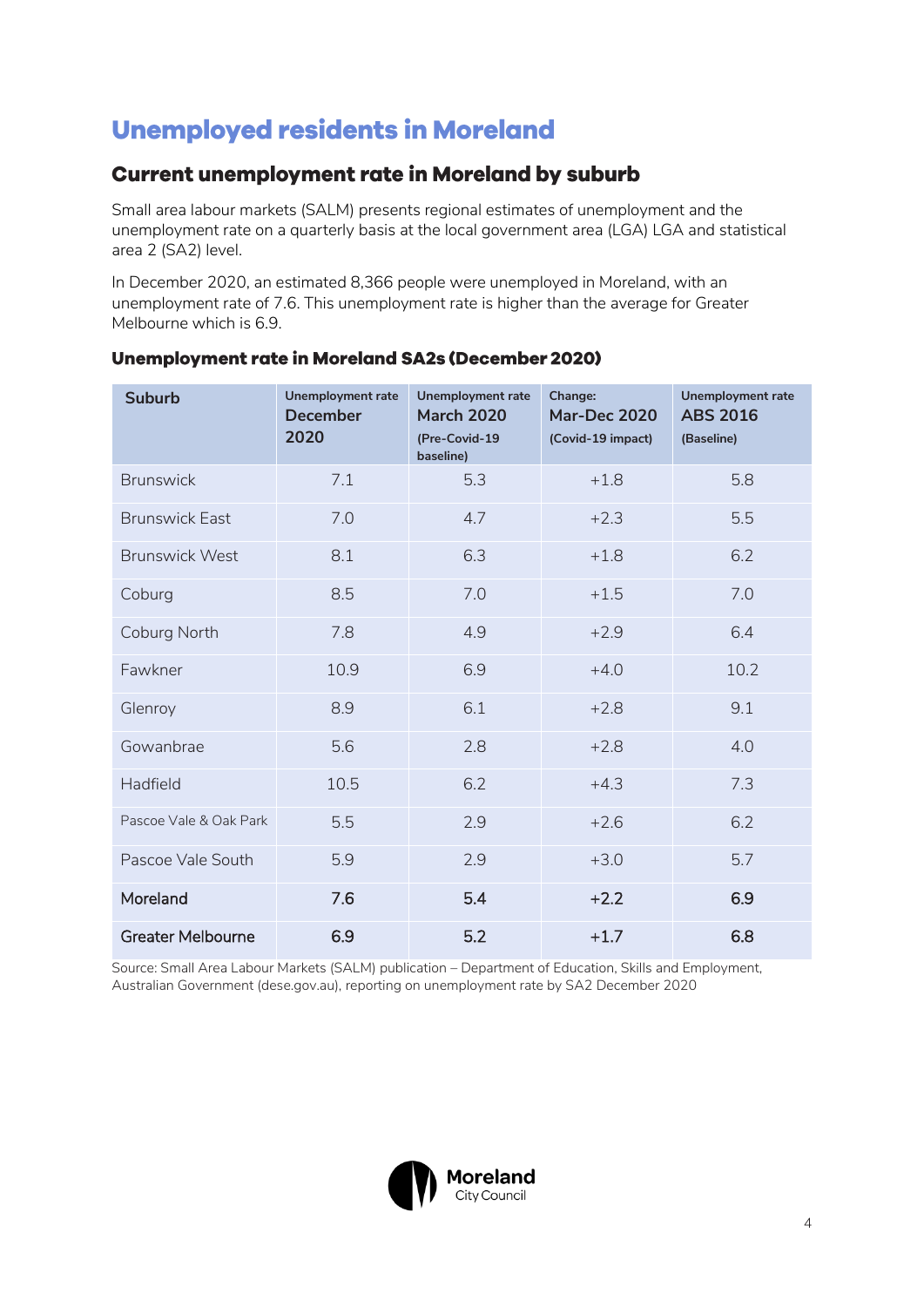

Unemployment rate by SA2 (December 2020)

Source: Small Area Labour Markets (SALM) publication – Department of Education, Skills and Employment, Australian Government (dese.gov.au), reporting on unemployment rate by SA2 2019-2020

#### <span id="page-4-0"></span>Trends in unemployment rate (December 2019 to December 2020)



Unemployment rate in Moreland & Greater Melbourne (December 2019 to December 2020)

Source: Small Area Labour Markets (SALM) publication – Department of Education, Skills and Employment, Australian Government (dese.gov.au), reporting on unemployment rate by SA2 2019-2020

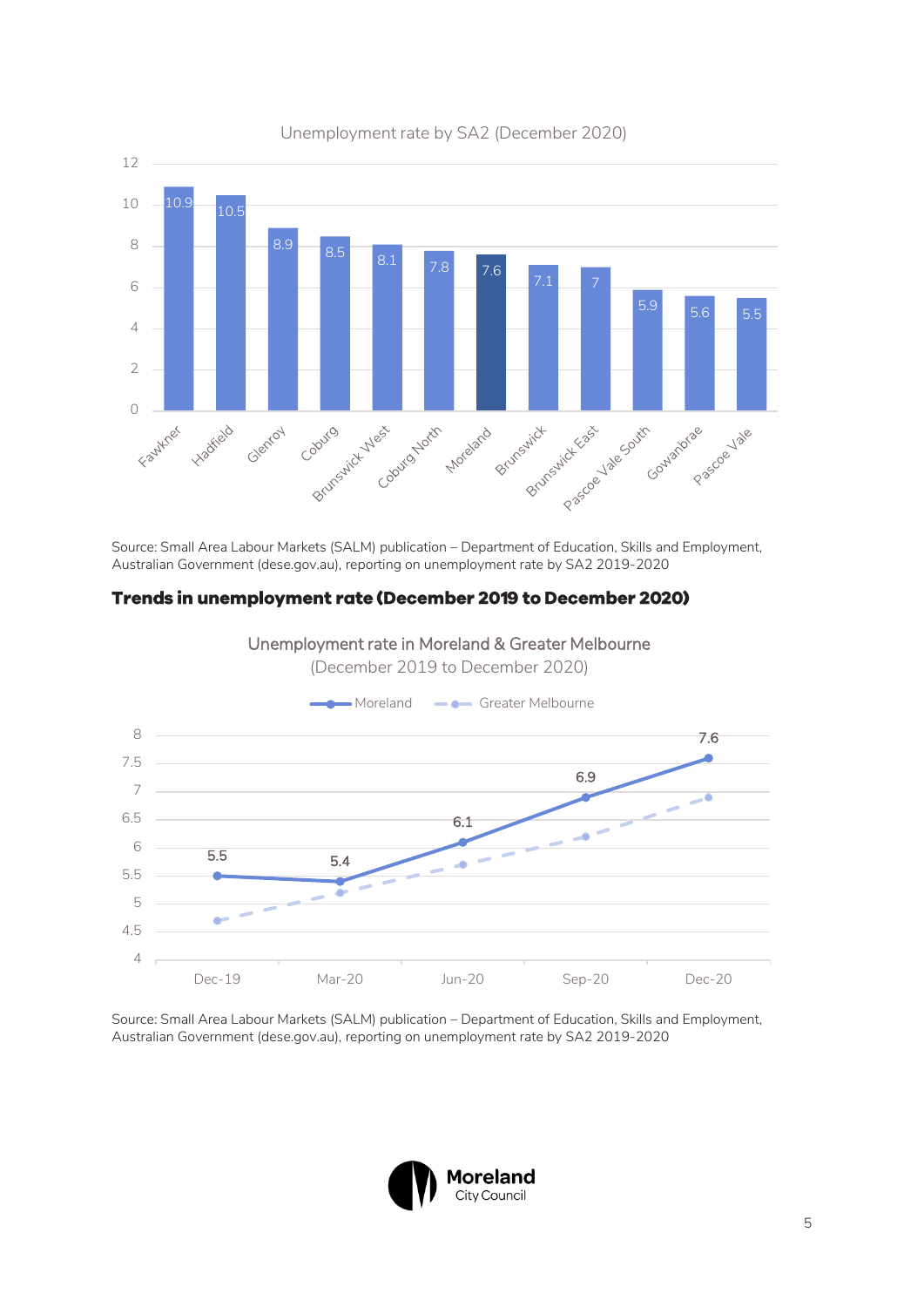## <span id="page-5-0"></span>**Unemployment Payment Data**

Department of Social Services (DSS) provides demographic data on payments made down to the LGA and SA2 levels on a quarterly basis. Starting in March 2020, updates have been provided on a monthly basis.

| <b>Suburb</b>          | <b>JobSeeker</b><br>Allowance* | Youth<br>Allowance <sup><math>\wedge</math></sup> | % of 15-64 age<br>population <sup>#</sup> | *JobSeeker Allowance<br>replaced Newstart<br>allowance in March 2020 |
|------------------------|--------------------------------|---------------------------------------------------|-------------------------------------------|----------------------------------------------------------------------|
| <b>Brunswick</b>       | 1,398                          | 63                                                | 6.1%                                      | and is the major payment<br>for unemployed people                    |
| <b>Brunswick Fast</b>  | 634                            | 30                                                | 6.0%                                      | who are 22 years and over                                            |
| <b>Brunswick West</b>  | 785                            | 39                                                | 7.0%                                      | but under the qualifying<br>age for the Age Pension.                 |
| Coburg                 | 1,379                          | 84                                                | 7.1%                                      | ^Youth Allowance (Other)                                             |
| Coburg North           | 402                            | 28                                                | 7.1%                                      | is the primary income<br>support for young people                    |
| Fawkner                | 816                            | 67                                                | 9.4%                                      | aged 16-21 years who are                                             |
| Glenroy                | 1,240                          | 107                                               | 8.0%                                      | seeking or preparing for<br>paid employment.                         |
| Gowanbrae              | 100                            | $\overline{7}$                                    | 5.3%                                      | <u><i>#% of 15-64 age</i></u>                                        |
| Hadfield               | 326                            | 37                                                | 9.7%                                      | population calculated                                                |
| Pascoe Vale & Oak Park | 931                            | 61                                                | 5.4%                                      | against ABS Estimated<br>Resident Population 2019                    |
| Pascoe Vale South      | 339                            | 17                                                | 4.8%                                      | data.                                                                |
| Moreland               | 8,350                          | 540                                               | 6.8%                                      |                                                                      |

#### <span id="page-5-1"></span>**Unemployment Payment Data (March 2021)**

Source: Department of Social Services – JobSeeker and Youth Allowance recipients – monthly profile via data.gov.au.

#### Unemployment Payment Data (Jobkeeper & Youth Allowance)

March 2021



Source: Department of Social Services – JobSeeker and Youth Allowance recipients – monthly profile via data.gov.au.

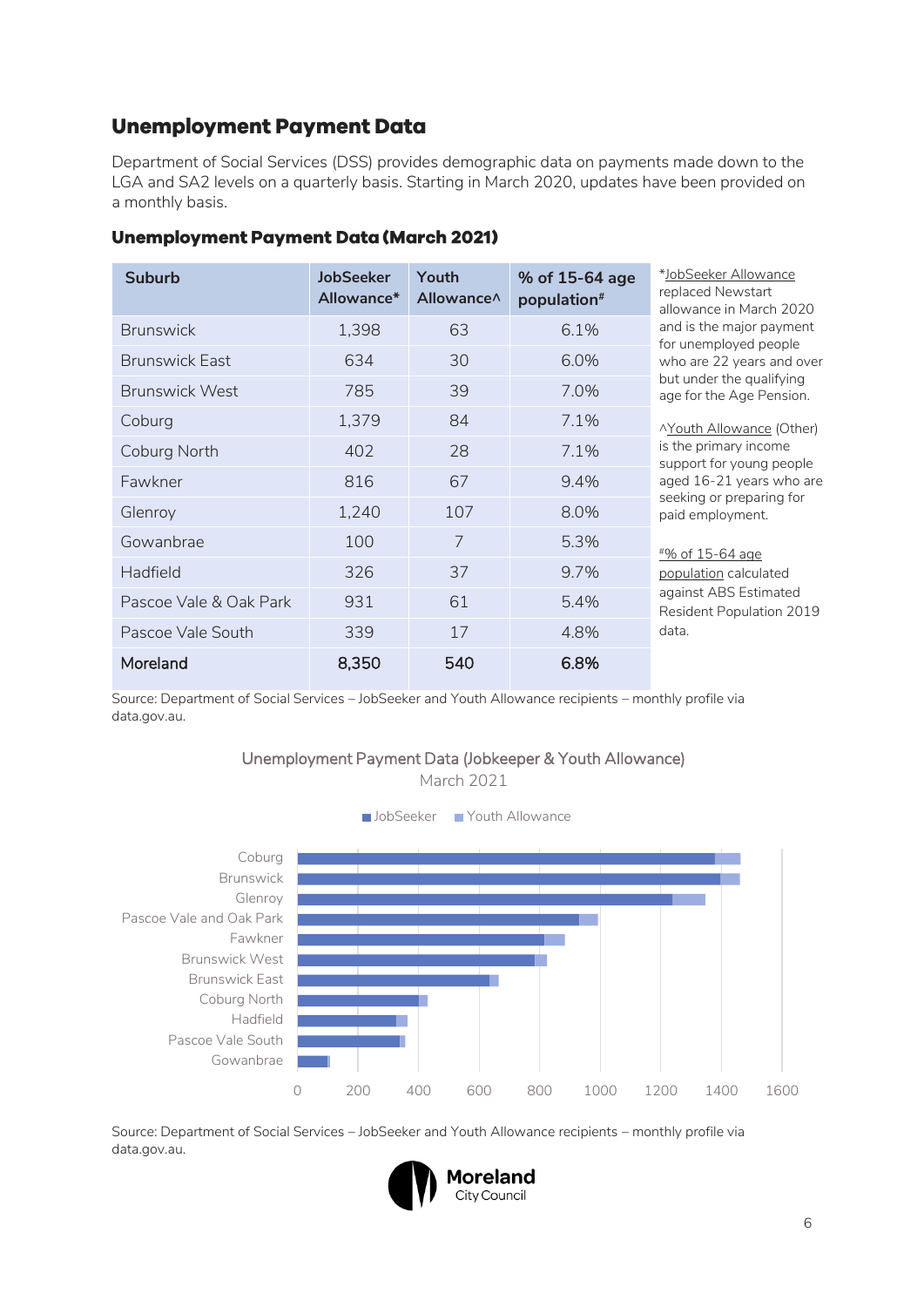| <b>Month</b>      | JobSeeker* and Youth<br>Allowance^ recipients | % of 15-64 age<br>population in Moreland <sup>#</sup> | *JobSeeker Allowance<br>replaced Newstart<br>allowance in March |
|-------------------|-----------------------------------------------|-------------------------------------------------------|-----------------------------------------------------------------|
| <b>March 2020</b> | 4,942                                         | 3.5%                                                  | 2020 and is the major<br>payment for unemployed                 |
| April 2020        | 9,849                                         | 7.0%                                                  | people who are 22 years<br>and over but under the               |
| May 2020          | 11,984                                        | 8.5%                                                  | qualifying age for the                                          |
| June 2020         | 11,761                                        | 8.3%                                                  | Age Pension.                                                    |
| <b>July 2020</b>  | 12,183                                        | 8.6%                                                  | <b>AYouth Allowance</b><br>(Other) is the primary               |
| August 2020       | 13,314                                        | 9.4%                                                  | income support for                                              |
| September 2020    | 12,134                                        | 8.6%                                                  | young people aged 16-<br>21 years who are                       |
| October 2020      | 12,321                                        | 8.7%                                                  | seeking or preparing for<br>paid employment.                    |
| November 2020     | 11,638                                        | 8.2%                                                  |                                                                 |
| December 2020     | 11,110                                        | 7.8%                                                  | <u><i>*% of 15-64 age</i></u><br>population calculated          |
| January 2021      | 9,953                                         | 7.0%                                                  | against ABS Estimated                                           |
| February 2021     | 10,116                                        | 7.1%                                                  | <b>Resident Population</b><br>2019 data.                        |
| <b>March 2021</b> | 8,890                                         | 6.3%                                                  |                                                                 |

#### <span id="page-6-0"></span>Trends in Unemployment Payment Data (March 2020 - March 2021)

Source: Department of Social Services – JobSeeker and Youth Allowance recipients – monthly profile via data.gov.au.



DSS Unemployment Payments in Moreland

Source: Department of Social Services – JobSeeker and Youth Allowance recipients – monthly profile via data.gov.au

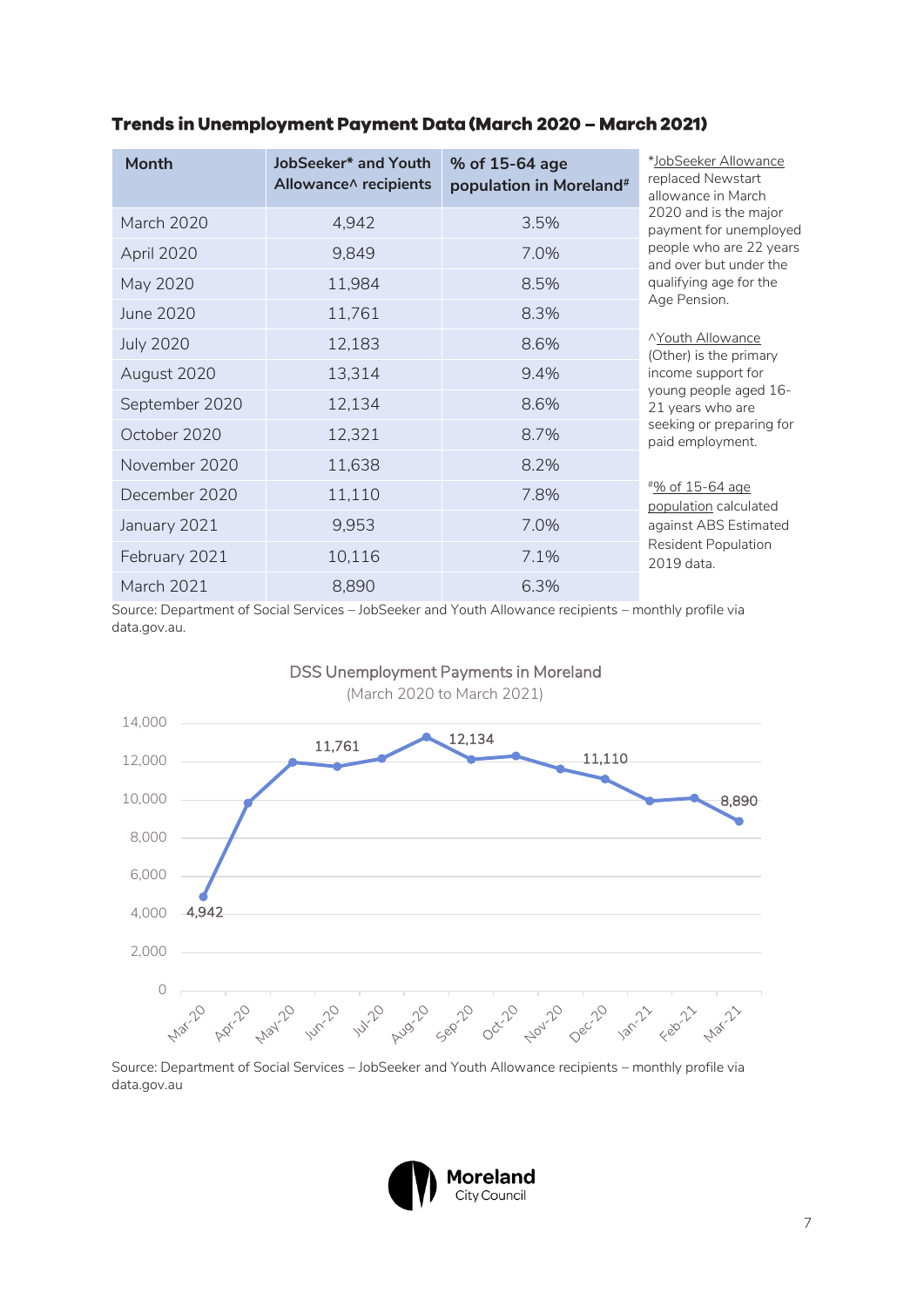# <span id="page-7-0"></span>**Notes on data sources**

#### Table: Data sources used in this brief

| <b>Dataset</b>                                                                    | Data source                                  | <b>Frequency</b> | <b>Vintage</b>   | <b>Weblink</b>                                                                                                                    |
|-----------------------------------------------------------------------------------|----------------------------------------------|------------------|------------------|-----------------------------------------------------------------------------------------------------------------------------------|
| Unemployment,<br>employment by industry<br>and suburb-level<br>employment profile | Australian<br>Bureau of<br><b>Statistics</b> | Every 5<br>years | 2016             | <b>ABS TableBuilder</b>                                                                                                           |
| Demographics of payment<br>recipients (Newstart &<br>Youth Allowance)             | Department<br>of Social<br>Services          | Monthly          | March<br>2021    | <b>Department of Social</b><br>Services - Demographics<br>of Payment Recipients                                                   |
| Small area labour market<br>(unemployment rate)                                   | Australian<br>Bureau of<br><b>Statistics</b> | Quarterly        | December<br>2020 | Department of<br><b>Education, Skills, and</b><br><b>Employment</b> ; Australian<br><b>Government Small area</b><br>labour market |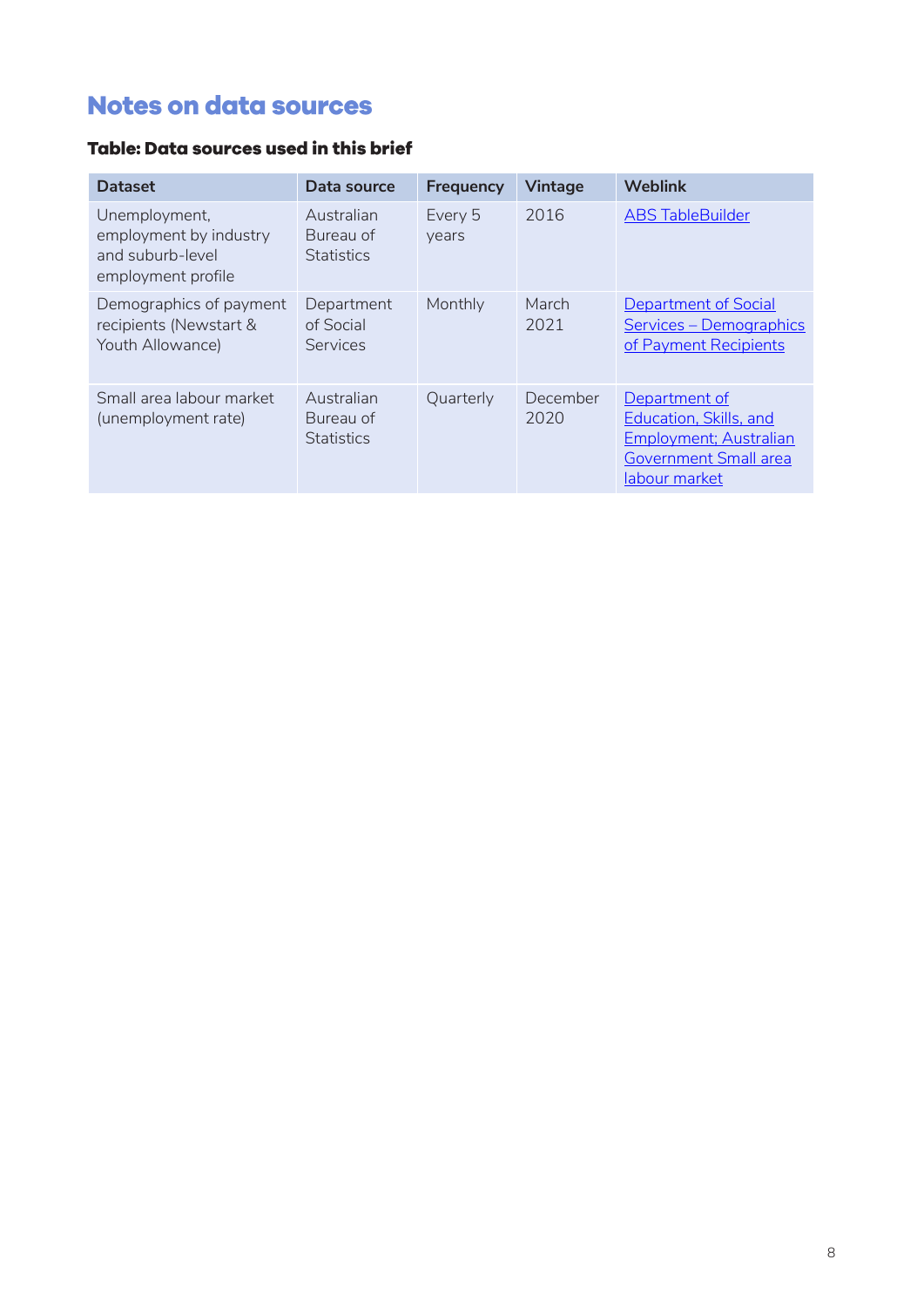# <span id="page-8-0"></span>Appendix 1: Lookup tables - residents employed by industry (2016 population census)

## **Accommodation and Food Services**

| Male          | <b>Female</b> |             | Employed, worked full-time |             | Employed, worked part-time |           |
|---------------|---------------|-------------|----------------------------|-------------|----------------------------|-----------|
| 3,417         | 2,936         |             | 2.586                      |             | 3,551                      |           |
|               |               |             |                            |             |                            |           |
| $10-19$ years | 20-29 years   | 30-39 years | 40-49 years                | 50-59 years | 60-69 years                | 70+ years |
| 771           | 2946          | 1499        | 598                        | 358         | 157                        |           |

| Suburb                | <b>Accommodation &amp; Food Services</b> |
|-----------------------|------------------------------------------|
| <b>Brunswick</b>      | 1,347                                    |
| <b>Brunswick East</b> | 630                                      |
| <b>Brunswick West</b> | 631                                      |
| Coburg                | 1,014                                    |
| Coburg North          | 235                                      |
| Fawkner               | 400                                      |
| Glenroy               | 905                                      |
| Gowanbrae             | 80                                       |
| Hadfield              | 114                                      |
| Oak Park              | 210                                      |
| Pascoe Vale           | 511                                      |
| Pascoe Vale South     | 243                                      |
| Total                 | 6,308                                    |

Source: Australia Bureau of Statistics Population Census 2016

#### **Administrative and Support Services**

| <b>Male</b> | <b>Female</b> | Employed, worked full-time | <b>Employed, worked part-time</b> |
|-------------|---------------|----------------------------|-----------------------------------|
| 1.476       | 1,365         | 1.481                      | 1,252                             |

|    |     |     |     |     | 10-19 years 20-29 years 30-39 years 40-49 years 50-59 years 60-69 years 70+ years |  |
|----|-----|-----|-----|-----|-----------------------------------------------------------------------------------|--|
| 28 | 896 | 845 | 491 | 387 | 166                                                                               |  |

| Suburb                | Administrative & Support Service |
|-----------------------|----------------------------------|
| <b>Brunswick</b>      | 437                              |
| <b>Brunswick East</b> | 245                              |
| Brunswick West        | 288                              |
| Coburg                | 400                              |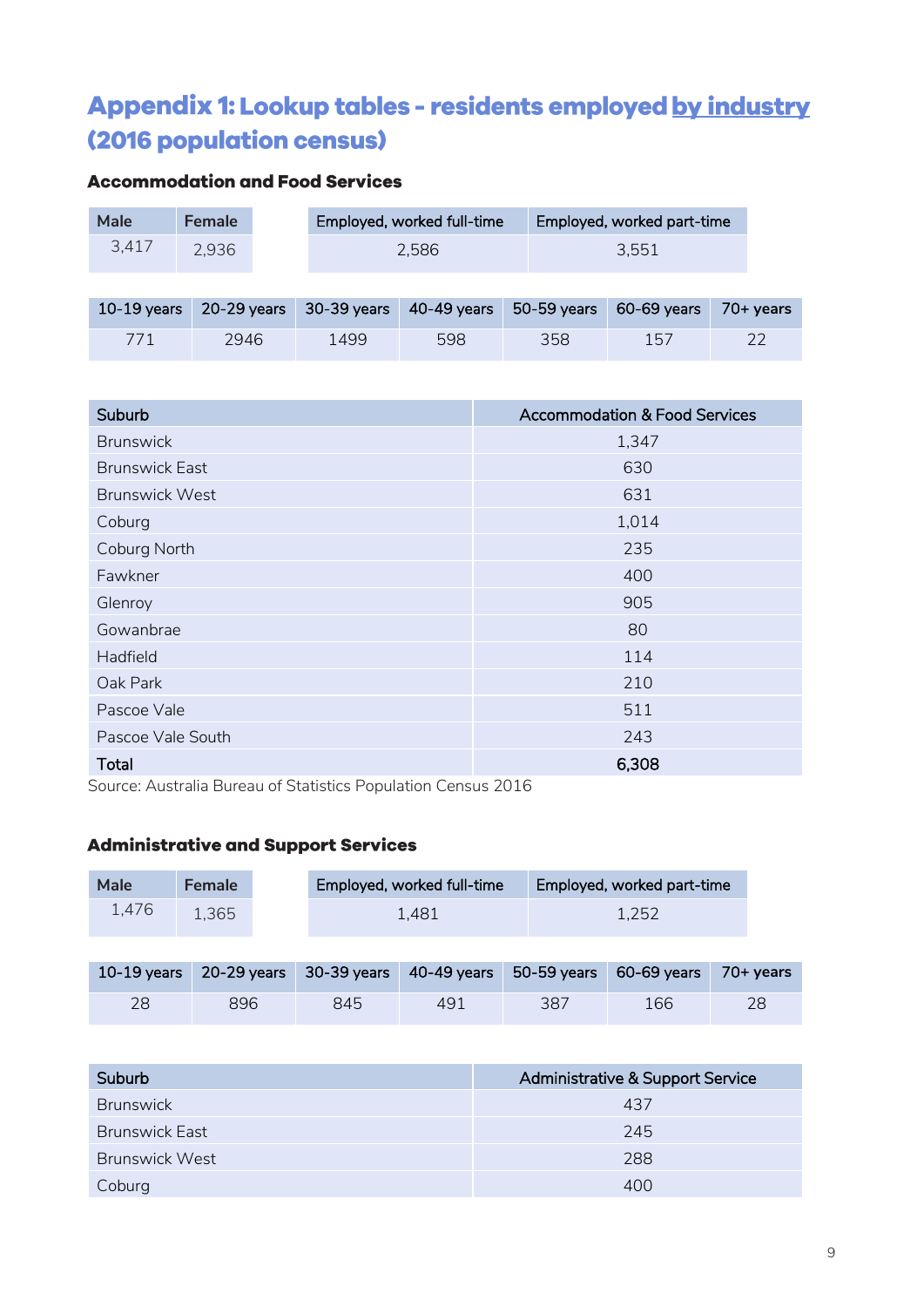| Coburg North      | 141   |
|-------------------|-------|
| Fawkner           | 204   |
| Glenroy           | 468   |
| Gowanbrae         | 45    |
| Hadfield          | 72    |
| Oak Park          | 120   |
| Pascoe Vale       | 277   |
| Pascoe Vale South | 137   |
| Total             | 2,831 |

Source: Australia Bureau of Statistics Population Census 2016

#### **Arts and Recreation Services**

| Male  | <b>Female</b> |                                             | Employed, worked full-time |               | Employed, worked part-time |          |  |
|-------|---------------|---------------------------------------------|----------------------------|---------------|----------------------------|----------|--|
| 1,205 | 1.052         | 1.136                                       |                            |               | 1.043                      |          |  |
|       |               |                                             |                            |               |                            |          |  |
|       |               | $10-19$ vears $-20-29$ vears $-30-39$ vears | $40 - 49$ vears            | $50-59$ vears | $60-69$ vears              | 70+ vear |  |

|    |     | - 10-19 years - 20-29 years - 30-39 years - 40-49 years - 50-59 years - 60-69 years - 70+ years |     |    |  |
|----|-----|-------------------------------------------------------------------------------------------------|-----|----|--|
| 93 | 802 | 642                                                                                             | 389 | 89 |  |

| Suburb                | <b>Arts &amp; Recreation Service</b> |
|-----------------------|--------------------------------------|
| <b>Brunswick</b>      | 597                                  |
| <b>Brunswick East</b> | 256                                  |
| <b>Brunswick West</b> | 255                                  |
| Coburg                | 354                                  |
| Coburg North          | 102                                  |
| Fawkner               | 80                                   |
| Glenroy               | 143                                  |
| Gowanbrae             | 31                                   |
| Hadfield              | 37                                   |
| Oak Park              | 60                                   |
| Pascoe Vale           | 187                                  |
| Pascoe Vale South     | 132                                  |
| <b>Total</b>          | 2,231                                |

Source: Australia Bureau of Statistics Population Census 2016

#### **Construction**

| <b>Male</b>   | <b>Female</b> | Employed, worked full-time<br>Employed, worked part-time |             |             |     |             |             |           |
|---------------|---------------|----------------------------------------------------------|-------------|-------------|-----|-------------|-------------|-----------|
| 4,708         | 554           |                                                          | 4.217       |             | 850 |             |             |           |
|               |               |                                                          |             |             |     |             |             |           |
| $10-19$ years | 20-29 years   |                                                          | 30-39 years | 40-49 years |     | 50-59 years | 60-69 years | 70+ years |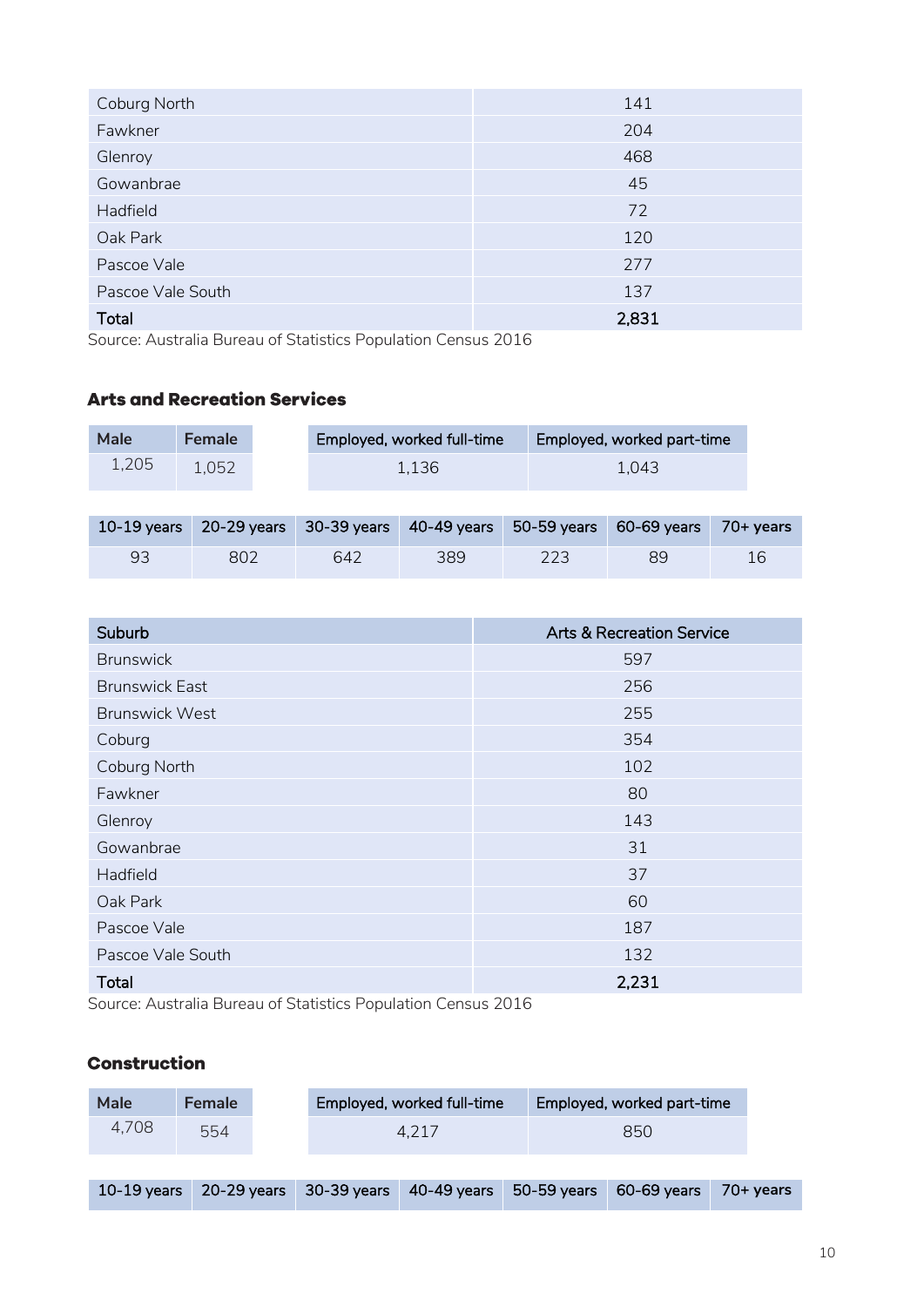| $\Gamma$<br>າຂາ<br>── ~<br>. .<br>T T OO<br>.ULL<br>- - - - |  |  |  |  |  |  |  |
|-------------------------------------------------------------|--|--|--|--|--|--|--|
|-------------------------------------------------------------|--|--|--|--|--|--|--|

| Suburb                | Construction |
|-----------------------|--------------|
| <b>Brunswick</b>      | 584          |
| <b>Brunswick East</b> | 293          |
| <b>Brunswick West</b> | 377          |
| Coburg                | 806          |
| Coburg North          | 225          |
| Fawkner               | 398          |
| Glenroy               | 796          |
| Gowanbrae             | 133          |
| Hadfield              | 261          |
| Oak Park              | 260          |
| Pascoe Vale           | 705          |
| Pascoe Vale South     | 412          |
| <b>Total</b>          | 5,253        |

Source: Australia Bureau of Statistics Population Census 2016

## **Education and Training**

| Male  | <b>Female</b> |       | Employed, worked full-time                                                        |       |  | Employed, worked part-time |  |
|-------|---------------|-------|-----------------------------------------------------------------------------------|-------|--|----------------------------|--|
| 3,018 | 5.882         | 5.144 |                                                                                   | 3.416 |  |                            |  |
|       |               |       |                                                                                   |       |  |                            |  |
|       |               |       | 10-19 years 20-29 years 30-39 years 40-49 years 50-59 years 60-69 years 70+ years |       |  |                            |  |

96 1798 2615 2033 1696 604 56

| Suburb                | <b>Education &amp; Training</b> |
|-----------------------|---------------------------------|
| <b>Brunswick</b>      | 1,877                           |
| <b>Brunswick East</b> | 902                             |
| <b>Brunswick West</b> | 1,002                           |
| Coburg                | 1,670                           |
| Coburg North          | 390                             |
| Fawkner               | 424                             |
| Glenroy               | 645                             |
| Gowanbrae             | 123                             |
| Hadfield              | 175                             |
| Oak Park              | 303                             |
| Pascoe Vale           | 788                             |
| Pascoe Vale South     | 547                             |
| <b>Total</b>          | 8,853                           |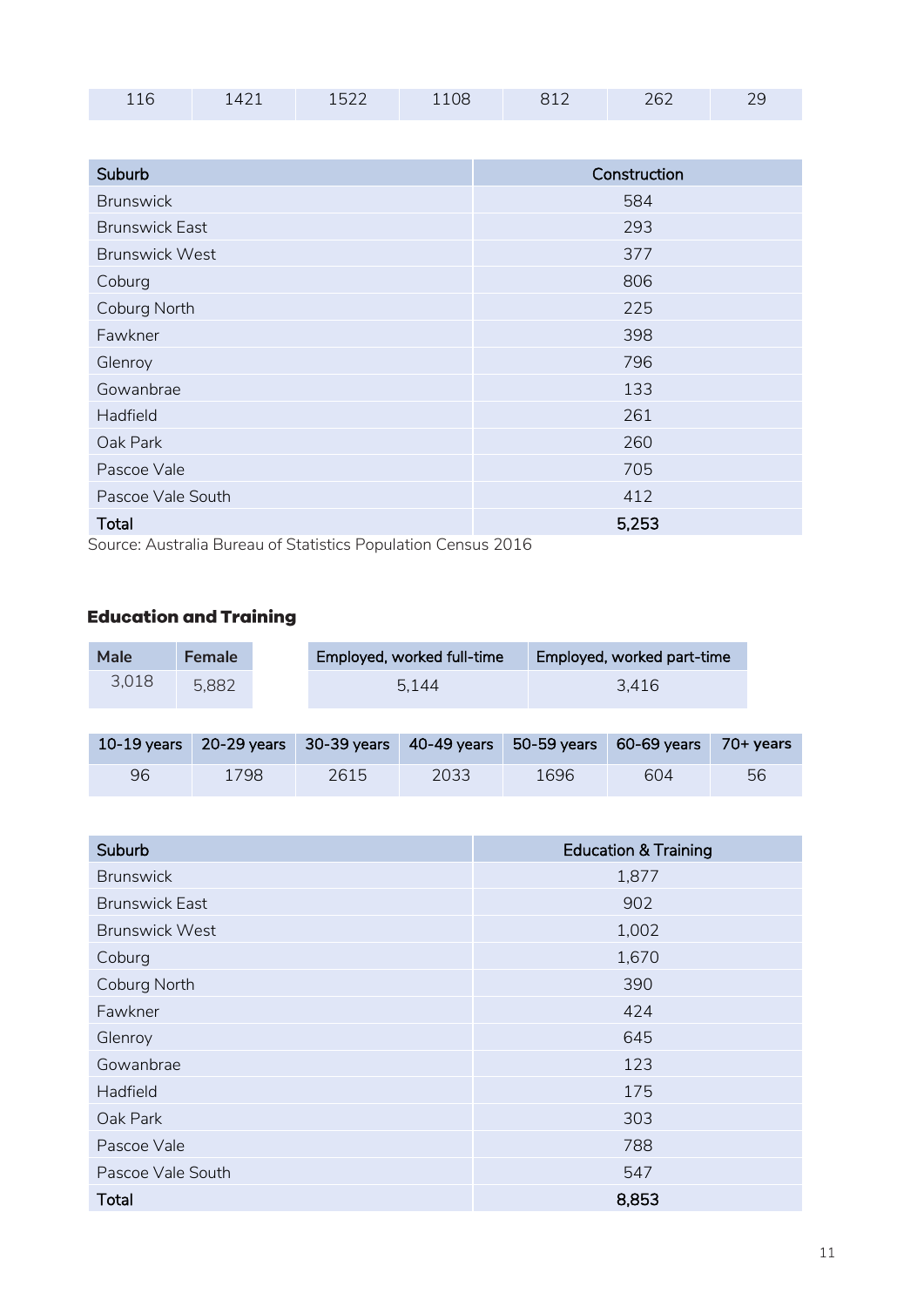# **Financial and Insurance Services Male Female** Employed, worked full-time Employed, worked part-time

|     | Employed, worked part-time | Employed, worked full-time | <b>Female</b> | Male  |
|-----|----------------------------|----------------------------|---------------|-------|
| 501 |                            | 2,906                      | 1,737         | 1,838 |

|     |      |     | 10-19 years 20-29 years 30-39 years 40-49 years 50-59 years 60-69 years 70+ years |     |  |
|-----|------|-----|-----------------------------------------------------------------------------------|-----|--|
| 746 | 1446 | 886 | 368                                                                               | 104 |  |

| Suburb                | <b>Financial &amp; Insurance Services</b> |
|-----------------------|-------------------------------------------|
| <b>Brunswick</b>      | 620                                       |
| <b>Brunswick East</b> | 317                                       |
| <b>Brunswick West</b> | 360                                       |
| Coburg                | 538                                       |
| Coburg North          | 147                                       |
| Fawkner               | 183                                       |
| Glenroy               | 394                                       |
| Gowanbrae             | 71                                        |
| Hadfield              | 74                                        |
| Oak Park              | 152                                       |
| Pascoe Vale           | 412                                       |
| Pascoe Vale South     | 272                                       |
| <b>Total</b>          | 3,556                                     |

Source: Australia Bureau of Statistics Population Census 2016

## **Health Care and Social Assistance**

| Male          | <b>Female</b> |             | Employed, worked full-time |             | Employed, worked part-time |           |  |
|---------------|---------------|-------------|----------------------------|-------------|----------------------------|-----------|--|
| 2,144         | 7,218         |             | 4.748                      |             | 4,105                      |           |  |
| $10-19$ years | $20-29$ years | 30-39 years | 40-49 years                | 50-59 years | 60-69 years                | 70+ years |  |
| 54            | 2154          | 2846        | 2037                       | 1571        | 637                        | 64        |  |

| Suburb                | <b>Health Care &amp; Social Assistance</b> |
|-----------------------|--------------------------------------------|
| <b>Brunswick</b>      | 1,628                                      |
| <b>Brunswick East</b> | 786                                        |
| <b>Brunswick West</b> | 917                                        |
| Coburg                | 1,646                                      |
| <b>Coburg North</b>   | 393                                        |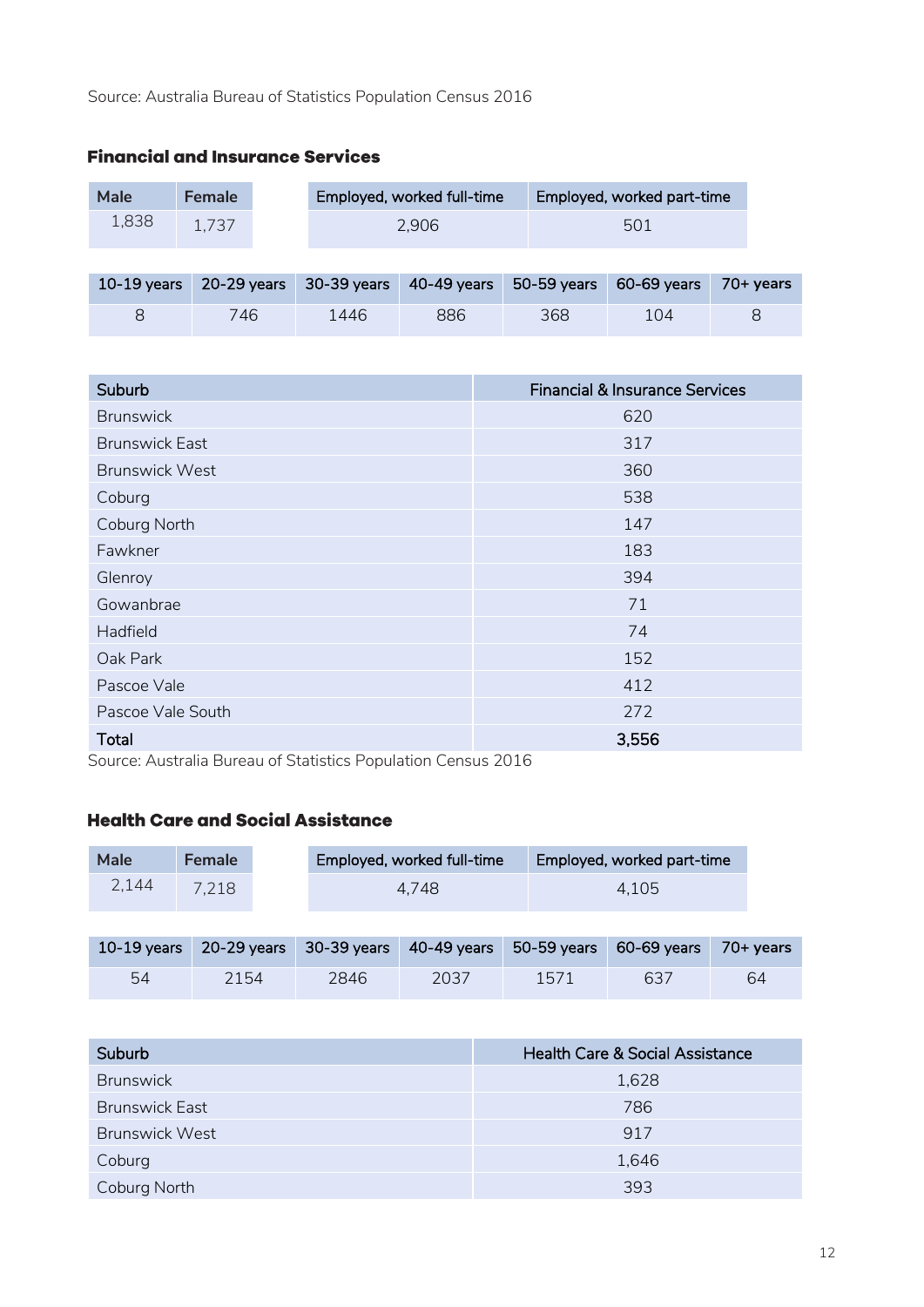| Fawkner           | 568   |
|-------------------|-------|
| Glenroy           | 1,085 |
| Gowanbrae         | 140   |
| Hadfield          | 255   |
| Oak Park          | 347   |
| Pascoe Vale       | 961   |
| Pascoe Vale South | 581   |
| Total             | 9,307 |

Source: Australia Bureau of Statistics Population Census 2016

#### **Information Media and Communications**

| <b>Male</b> | <b>Female</b> | Employed, worked full-time | Employed, worked part-time |
|-------------|---------------|----------------------------|----------------------------|
| 1,361       | 950           | 1.703                      | 536                        |

|    |     | 10-19 years 20-29 years 30-39 years 40-49 years 50-59 years 60-69 years 70+ years |     |     |    |  |
|----|-----|-----------------------------------------------------------------------------------|-----|-----|----|--|
| 49 | 558 | 860                                                                               | 551 | 220 | 63 |  |

| Suburb                | <b>Information Media &amp; Communications</b> |
|-----------------------|-----------------------------------------------|
| <b>Brunswick</b>      | 568                                           |
| <b>Brunswick East</b> | 278                                           |
| <b>Brunswick West</b> | 223                                           |
| Coburg                | 407                                           |
| Coburg North          | 104                                           |
| Fawkner               | 81                                            |
| Glenroy               | 173                                           |
| Gowanbrae             | 26                                            |
| Hadfield              | 26                                            |
| Oak Park              | 82                                            |
| Pascoe Vale           | 200                                           |
| Pascoe Vale South     | 123                                           |
| Total                 | 2,289                                         |

Source: Australia Bureau of Statistics Population Census 2016

#### **Manufacturing**

| <b>Male</b>   | <b>Female</b> |             | Employed, worked full-time |             | Employed, worked part-time |           |
|---------------|---------------|-------------|----------------------------|-------------|----------------------------|-----------|
| 2,905         | 1.308         |             | 3.250                      |             | 835                        |           |
|               |               |             |                            |             |                            |           |
| $10-19$ years | 20-29 years   | 30-39 years | 40-49 years                | 50-59 years | 60-69 years                | 70+ years |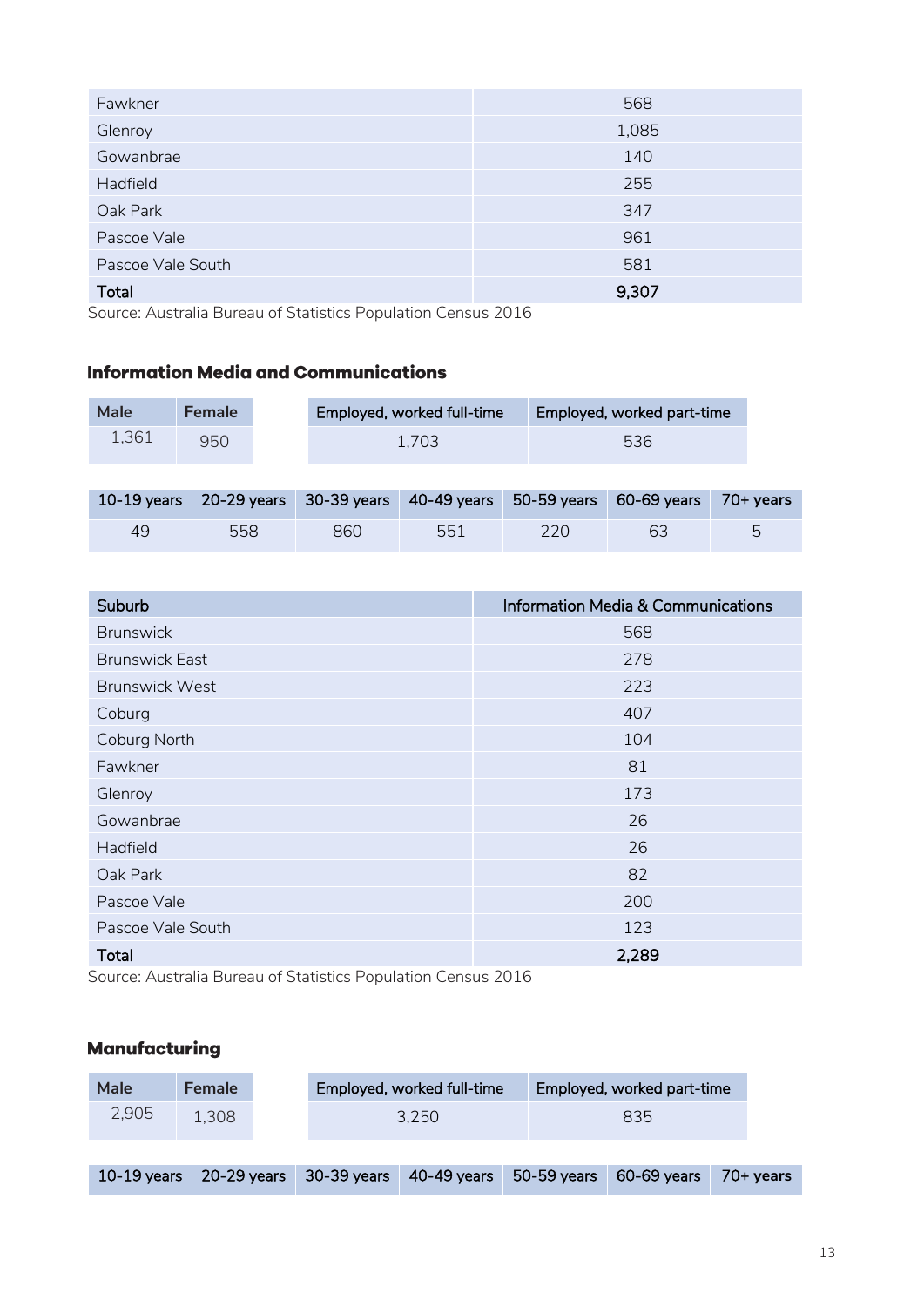| 99<br>. .<br>– ∽<br>---- | $\Gamma$ |  | -- |  | $- - -$ |  |  |
|--------------------------|----------|--|----|--|---------|--|--|
|--------------------------|----------|--|----|--|---------|--|--|

| Suburb                | Manufacturing |
|-----------------------|---------------|
| <b>Brunswick</b>      | 521           |
| <b>Brunswick East</b> | 233           |
| <b>Brunswick West</b> | 348           |
| Coburg                | 681           |
| Coburg North          | 188           |
| Fawkner               | 362           |
| Glenroy               | 627           |
| Gowanbrae             | 97            |
| Hadfield              | 179           |
| Oak Park              | 178           |
| Pascoe Vale           | 518           |
| Pascoe Vale South     | 264           |
| <b>Total</b>          | 4,204         |

Source: Australia Bureau of Statistics Population Census 2016

#### **Professional, Scientific and Technical Services**

| <b>Male</b> | <b>Female</b> | Employed, worked full-time | Employed, worked part-time |
|-------------|---------------|----------------------------|----------------------------|
| 4.6/        | 3.599         | 6,252                      | 1.783                      |
|             |               |                            |                            |

|    |       | $10-19$ years $20-29$ years $30-39$ years $40-49$ years $50-59$ years $60-69$ years $70+$ years |       |     |     |  |
|----|-------|-------------------------------------------------------------------------------------------------|-------|-----|-----|--|
| 41 | 2.145 | 3,224                                                                                           | 1.777 | 787 | 270 |  |

| Suburb                | <b>Professional, Scientific &amp; Technical Services</b> |
|-----------------------|----------------------------------------------------------|
| <b>Brunswick</b>      | 2,042                                                    |
| <b>Brunswick East</b> | 1,022                                                    |
| <b>Brunswick West</b> | 835                                                      |
| Coburg                | 1,353                                                    |
| Coburg North          | 327                                                      |
| Fawkner               | 296                                                      |
| Glenroy               | 610                                                      |
| Gowanbrae             | 90                                                       |
| Hadfield              | 141                                                      |
| Oak Park              | 309                                                      |
| Pascoe Vale           | 737                                                      |
| Pascoe Vale South     | 458                                                      |
| Total                 | 8,216                                                    |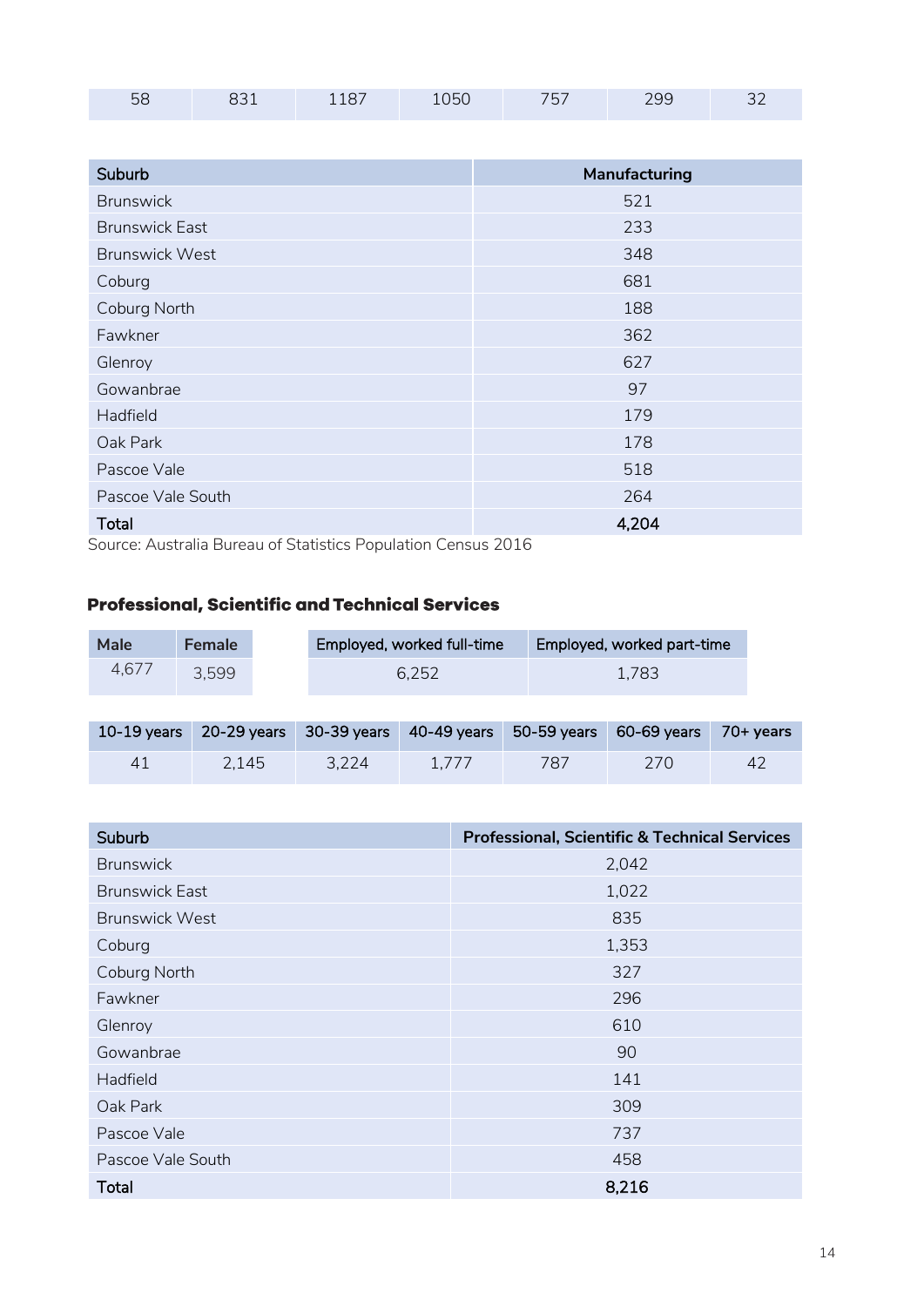| <b>Male</b>   | <b>Female</b> |             | Employed, worked full-time |             | Employed, worked part-time |           |
|---------------|---------------|-------------|----------------------------|-------------|----------------------------|-----------|
| 2,446         | 2,706         |             | 3.706                      |             | 1.171                      |           |
|               |               |             |                            |             |                            |           |
| $10-19$ years | $20-29$ years | 30-39 years | $40-49$ years              | 50-59 years | 60-69 years                | 70+ years |

26 853 1633 1258 1010 342 32

## **Public Administration and Safety**

| Suburb                | <b>Public Administration &amp; Safety</b> |
|-----------------------|-------------------------------------------|
| <b>Brunswick</b>      | 953                                       |
| <b>Brunswick East</b> | 449                                       |
| <b>Brunswick West</b> | 479                                       |
| Coburg                | 917                                       |
| Coburg North          | 254                                       |
| Fawkner               | 263                                       |
| Glenroy               | 500                                       |
| Gowanbrae             | 75                                        |
| Hadfield              | 151                                       |
| Oak Park              | 211                                       |
| Pascoe Vale           | 541                                       |
| Pascoe Vale South     | 323                                       |
| <b>Total</b>          | 5,121                                     |

Source: Australia Bureau of Statistics Population Census 2016

#### **Rental, Hiring and Real Estate Services**

| Male          | <b>Female</b> | Employed, worked full-time |               |             | Employed, worked part-time |           |  |
|---------------|---------------|----------------------------|---------------|-------------|----------------------------|-----------|--|
| 506           | 505           | 744                        |               |             | 237                        |           |  |
|               |               |                            |               |             |                            |           |  |
| $10-19$ years | $20-29$ years | 30-39 years                | $40-49$ years | 50-59 years | 60-69 years                | 70+ years |  |
| 20            | 296           | 305                        | 191           | 134         | 47                         | フフ        |  |

| Suburb                | <b>Rental, Hiring &amp; Real Estate Services</b> |
|-----------------------|--------------------------------------------------|
| <b>Brunswick</b>      | 159                                              |
| <b>Brunswick East</b> | 93                                               |
| <b>Brunswick West</b> | 113                                              |
| Coburg                | 155                                              |
| <b>Coburg North</b>   | 45                                               |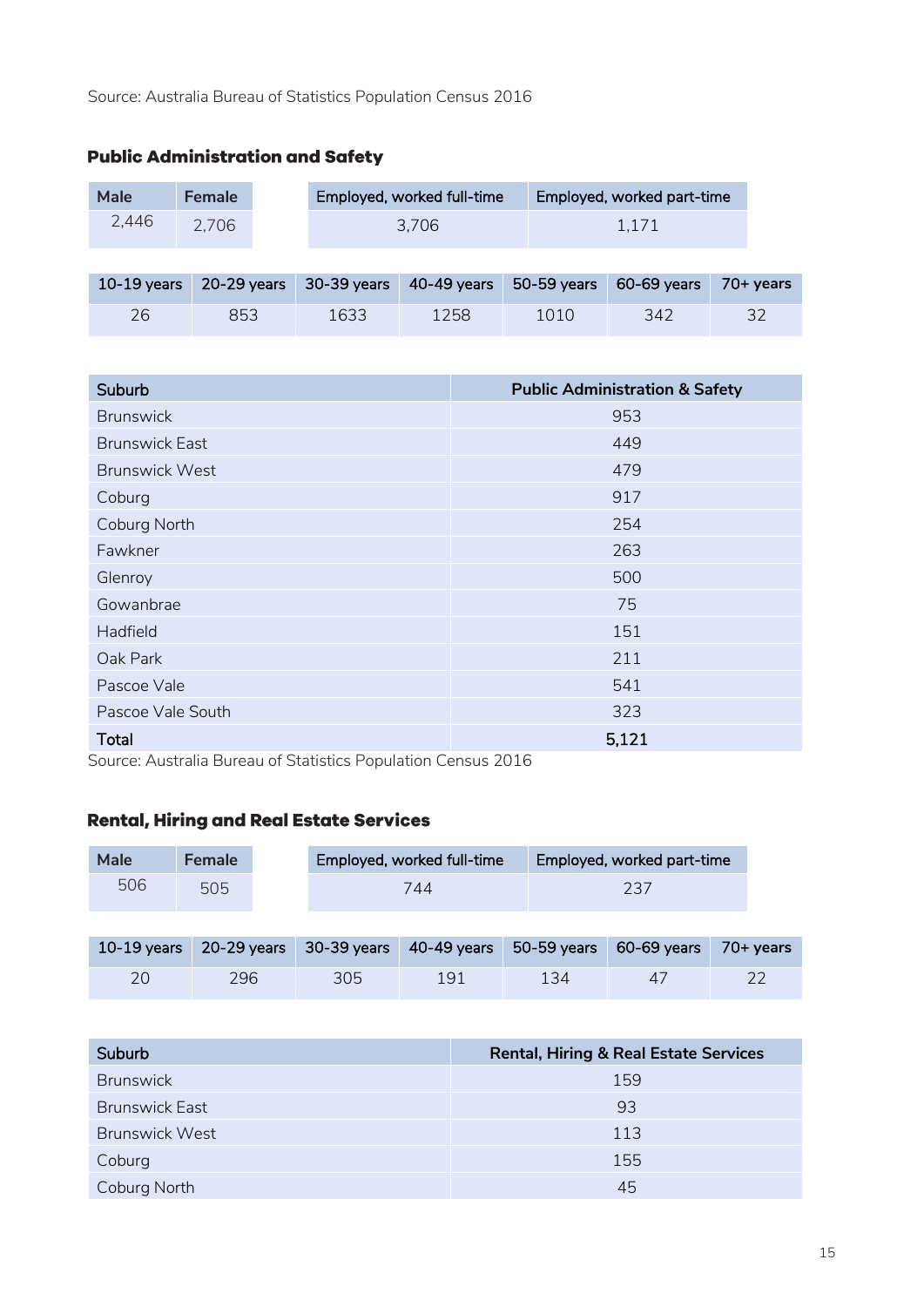| Fawkner           | 50    |
|-------------------|-------|
| Glenroy           | 110   |
| Gowanbrae         | 20    |
| Hadfield          | 28    |
| Oak Park          | 57    |
| Pascoe Vale       | 118   |
| Pascoe Vale South | 67    |
| Total             | 1,005 |

Source: Australia Bureau of Statistics Population Census 2016

#### **Retail Trade**

| <b>Male</b>   | <b>Female</b> |             | Employed, worked full-time |             | Employed, worked part-time |           |
|---------------|---------------|-------------|----------------------------|-------------|----------------------------|-----------|
| 3,187         | 3,798         |             | 3.235                      |             | 3,499                      |           |
|               |               |             |                            |             |                            |           |
| $10-19$ years | $20-29$ years | 30-39 years | 40-49 years                | 50-59 years | 60-69 years                | 70+ years |

589 2861 1473 1054 736 233 33

| Suburb                | <b>Retail Trade</b> |
|-----------------------|---------------------|
| <b>Brunswick</b>      | 1,149               |
| <b>Brunswick East</b> | 557                 |
| <b>Brunswick West</b> | 604                 |
| Coburg                | 1,144               |
| Coburg North          | 306                 |
| Fawkner               | 512                 |
| Glenroy               | 862                 |
| Gowanbrae             | 113                 |
| Hadfield              | 213                 |
| Oak Park              | 273                 |
| Pascoe Vale           | 729                 |
| Pascoe Vale South     | 487                 |
| <b>Total</b>          | 6,951               |

Source: Australia Bureau of Statistics Population Census 2016

## **Transport, Postal and Warehousing**

| Male  | <b>Female</b> |  |  | Employed, worked full-time                                                        |  | Employed, worked part-time |  |
|-------|---------------|--|--|-----------------------------------------------------------------------------------|--|----------------------------|--|
| 2,976 | 893           |  |  | 2695                                                                              |  | 1.015                      |  |
|       |               |  |  |                                                                                   |  |                            |  |
|       |               |  |  | 10-19 years 20-29 years 30-39 years 40-49 years 50-59 years 60-69 years 70+ years |  |                            |  |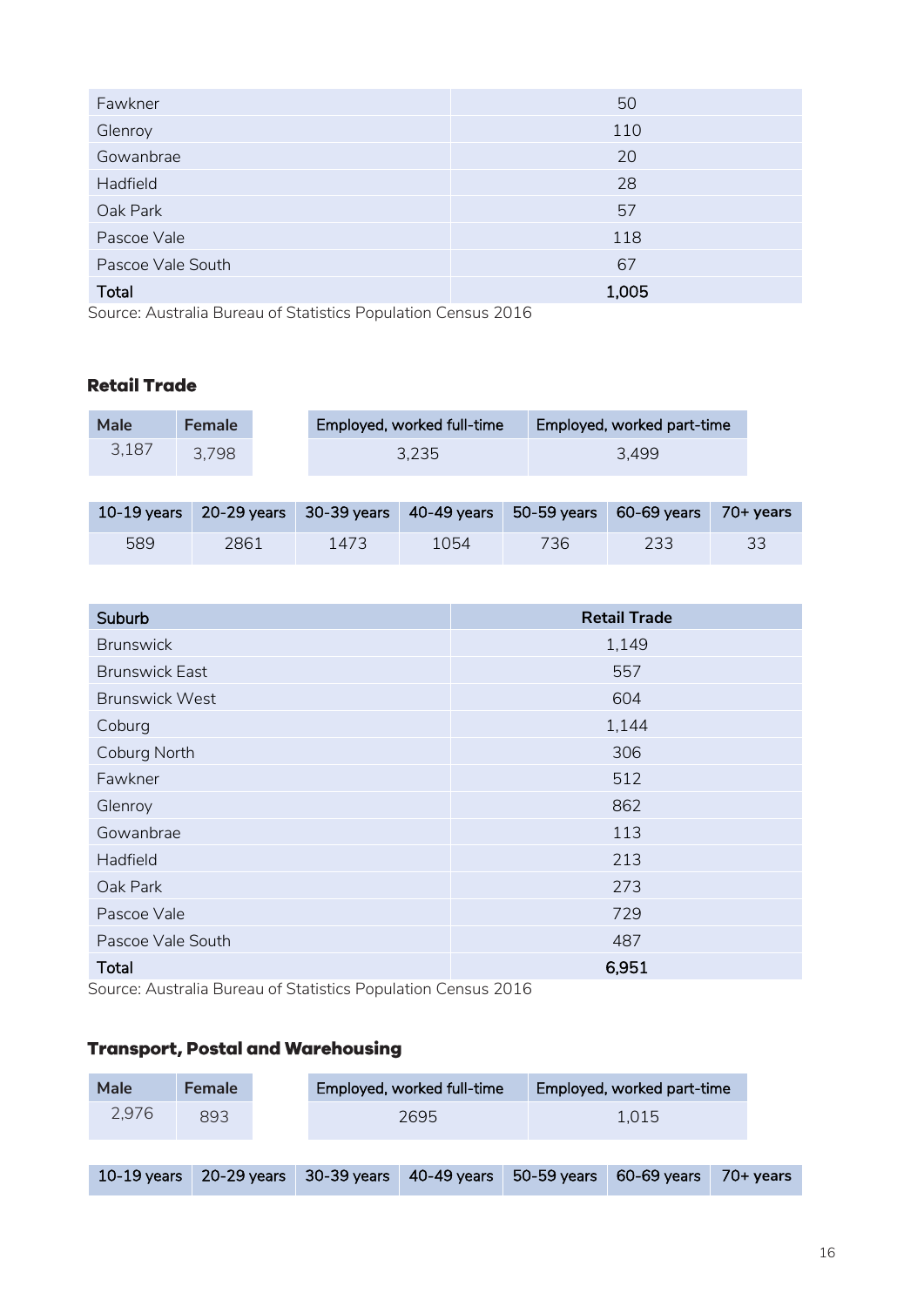| ~~<br>$- -$ | -- 10 | $\neg \neg$ | - - -<br>--- |  |
|-------------|-------|-------------|--------------|--|
|             |       |             |              |  |

| Suburb                | <b>Transport, Postal and Warehousing</b> |
|-----------------------|------------------------------------------|
| <b>Brunswick</b>      | 413                                      |
| <b>Brunswick East</b> | 188                                      |
| <b>Brunswick West</b> | 290                                      |
| Coburg                | 542                                      |
| Coburg North          | 173                                      |
| Fawkner               | 386                                      |
| Glenroy               | 677                                      |
| Gowanbrae             | 121                                      |
| Hadfield              | 155                                      |
| Oak Park              | 190                                      |
| Pascoe Vale           | 489                                      |
| Pascoe Vale South     | 231                                      |
| <b>Total</b>          | 3,852                                    |

Source: Australia Bureau of Statistics Population Census 2016

## **Wholesale Trade**

| <b>Male</b> | <b>Female</b> | Employed, worked full-time | <b>Employed, worked part-time</b> |
|-------------|---------------|----------------------------|-----------------------------------|
| 1,310       | 742           | 1.585                      | 400                               |

|    |     | 10-19 years 20-29 years 30-39 years 40-49 years 50-59 years 60-69 years 70+ years |     |     |     |  |
|----|-----|-----------------------------------------------------------------------------------|-----|-----|-----|--|
| 29 | 441 | 570                                                                               | 518 | 357 | 122 |  |

| Suburb                | <b>Wholesale Trade</b> |
|-----------------------|------------------------|
| <b>Brunswick</b>      | 304                    |
| <b>Brunswick East</b> | 154                    |
| <b>Brunswick West</b> | 184                    |
| Coburg                | 323                    |
| Coburg North          | 96                     |
| Fawkner               | 142                    |
| Glenroy               | 237                    |
| Gowanbrae             | 63                     |
| Hadfield              | 58                     |
| Oak Park              | 87                     |
| Pascoe Vale           | 247                    |
| Pascoe Vale South     | 149                    |
| <b>Total</b>          | 2,041                  |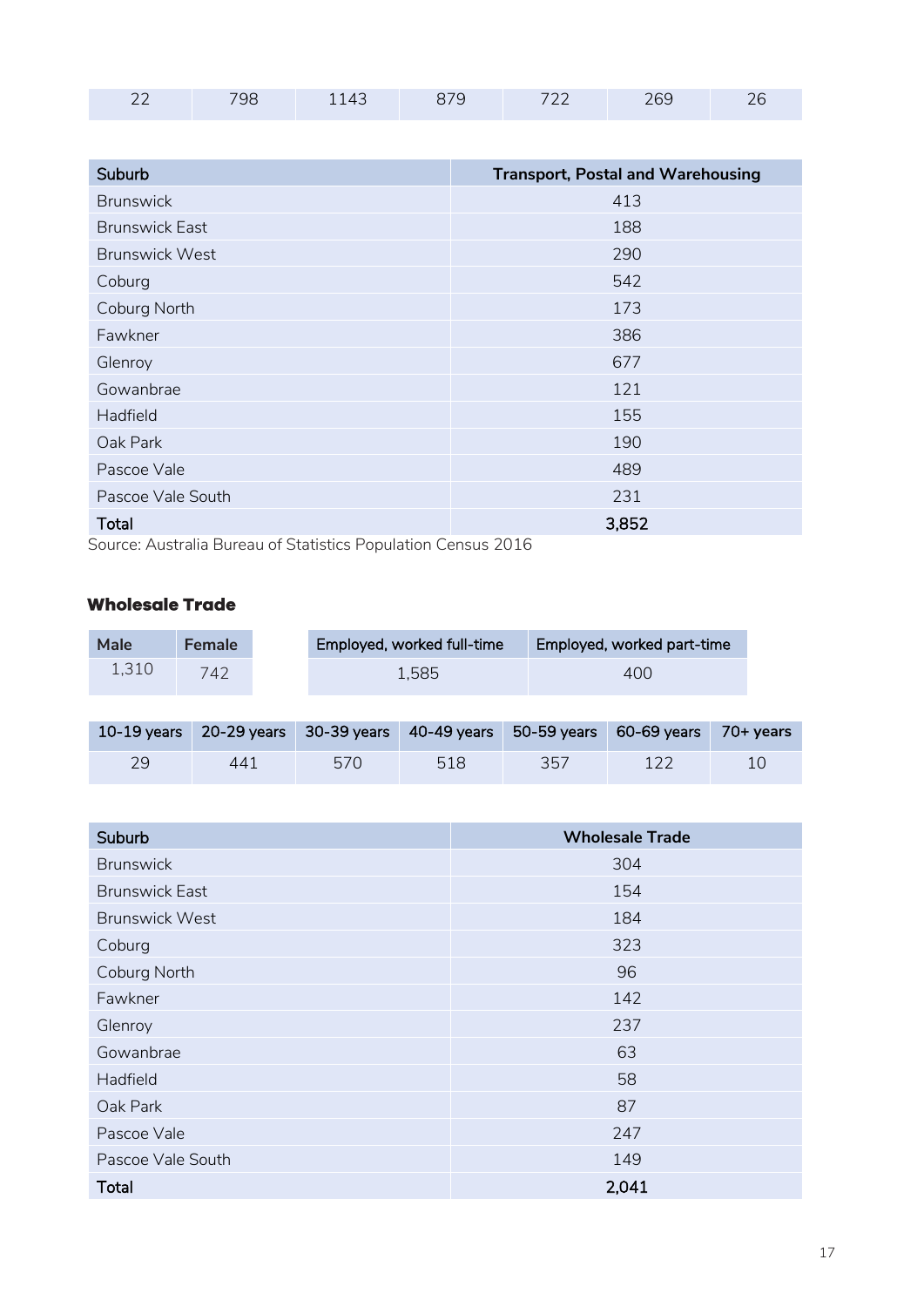#### Other Services (including Agriculture, Forestry and Fishing; Mining; and Electricity, **Gas, Water and Waste Services)**

| <b>Male</b> | <b>Female</b> | Employed, worked full-time | Employed, worked part-time |
|-------------|---------------|----------------------------|----------------------------|
| 2,155       | 1,650         | 2,530                      | 1.108                      |

|    |     |       |     |     | 10-19 years 20-29 years 30-39 years 40-49 years 50-59 years 60-69 years 70+ years |  |
|----|-----|-------|-----|-----|-----------------------------------------------------------------------------------|--|
| 63 | 943 | 1.139 | 811 | 591 | 239                                                                               |  |

| Suburb                | <b>Other Services</b> |
|-----------------------|-----------------------|
| <b>Brunswick</b>      | 638                   |
| <b>Brunswick East</b> | 323                   |
| <b>Brunswick West</b> | 339                   |
| Coburg                | 599                   |
| Coburg North          | 177                   |
| Fawkner               | 261                   |
| Glenroy               | 500                   |
| Gowanbrae             | 64                    |
| Hadfield              | 140                   |
| Oak Park              | 135                   |
| Pascoe Vale           | 407                   |
| Pascoe Vale South     | 219                   |
| <b>Total</b>          | 3,790                 |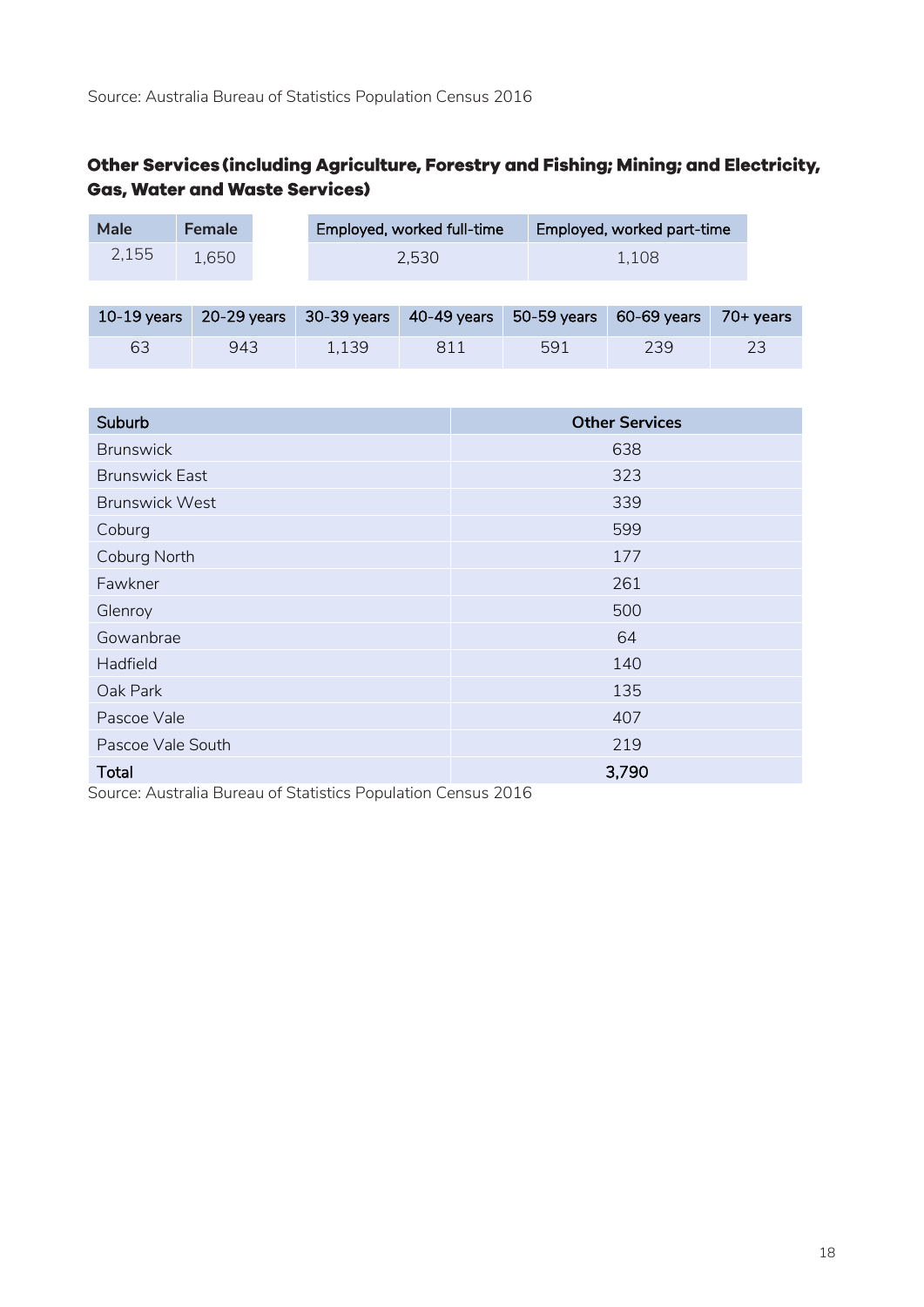# <span id="page-18-0"></span>Appendix 2: Lookup tables - residents employed by Suburb

## **Brunswick**

| Male  | <b>Female</b> | Employed,<br>worked full-time | Employed,<br>worked part-time |
|-------|---------------|-------------------------------|-------------------------------|
| 7,108 | 7.190         | 8.970                         | 4.707                         |

|     |       |       |       |       | 10-19 years 20-29 years 30-39 years 40-49 years 50-59 years 60-69 years 70+ years |  |
|-----|-------|-------|-------|-------|-----------------------------------------------------------------------------------|--|
| 268 | 4.763 | 4.686 | 2.372 | 1.525 | 589                                                                               |  |

| Industry                                        | <b>Brunswick</b> |
|-------------------------------------------------|------------------|
| Agriculture, Forestry and Fishing               | 45               |
| Mining                                          | 21               |
| Manufacturing                                   | 521              |
| Electricity, Gas, Water and Waste Services      | 135              |
| Construction                                    | 584              |
| <b>Wholesale Trade</b>                          | 304              |
| <b>Retail Trade</b>                             | 1149             |
| <b>Accommodation and Food Services</b>          | 1347             |
| Transport, Postal and Warehousing               | 413              |
| Information Media & Telecommunications          | 568              |
| <b>Financial and Insurance Services</b>         | 620              |
| Rental, Hiring and Real Estate Services         | 159              |
| Professional, Scientific and Technical Services | 2042             |
| <b>Administrative and Support Services</b>      | 437              |
| Public Administration and Safety                | 953              |
| <b>Education and Training</b>                   | 1877             |
| <b>Health Care and Social Assistance</b>        | 1628             |
| <b>Arts and Recreation Services</b>             | 597              |
| <b>Other Services</b>                           | 432              |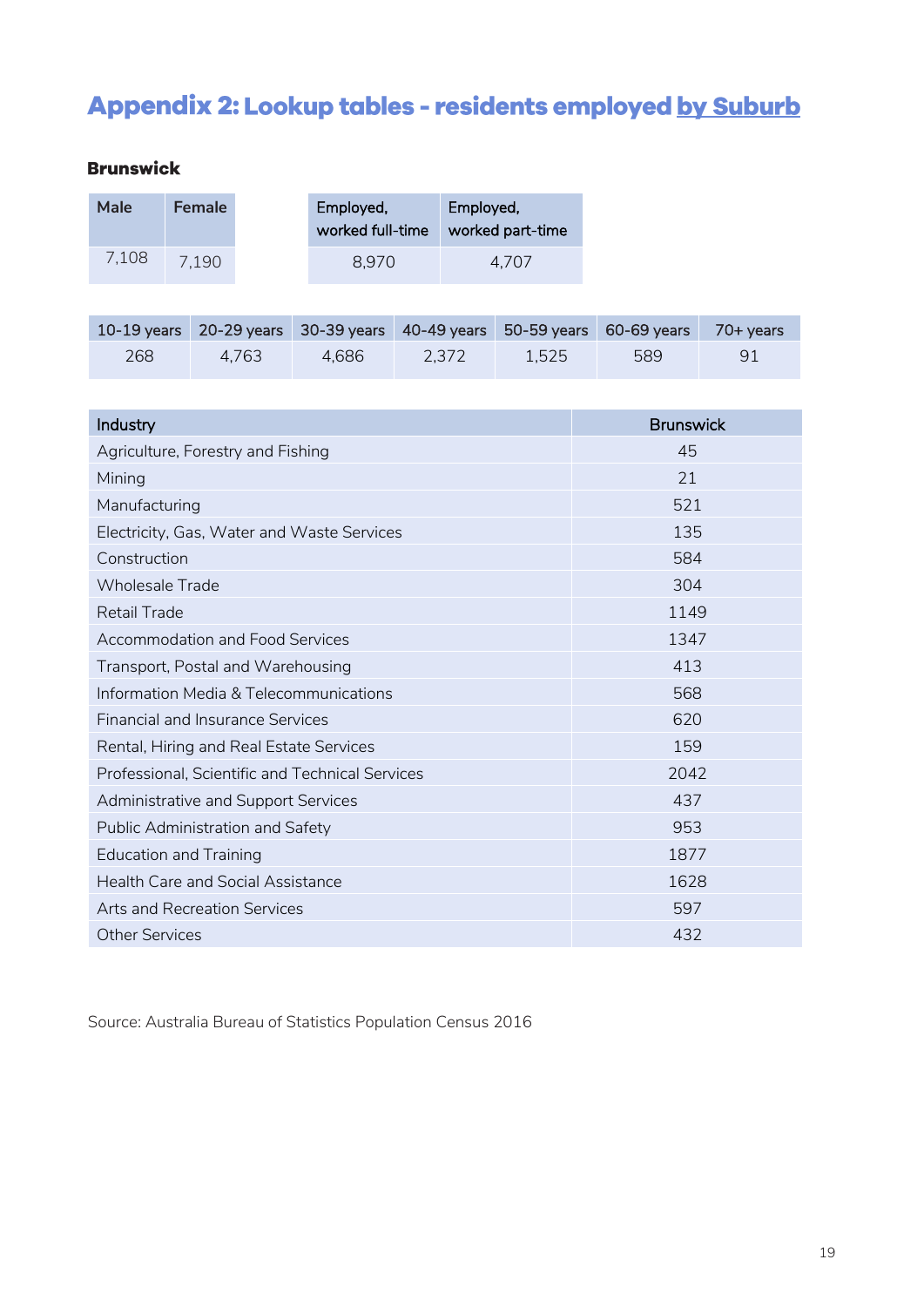#### **Brunswick East**

| Male  | <b>Female</b> | Employed,<br>worked full-time | Employed,<br>worked part-time |
|-------|---------------|-------------------------------|-------------------------------|
| 3,332 | 3,626         | 4.628                         | 2.086                         |

|    |      |      |      |     | 10-19 years 20-29 years 30-39 years 40-49 years 50-59 years 60-69 years 70+ years |    |
|----|------|------|------|-----|-----------------------------------------------------------------------------------|----|
| 93 | 2365 | 2451 | 1103 | 648 | 253                                                                               | 41 |

| Industry                                        | <b>Brunswick East</b> |
|-------------------------------------------------|-----------------------|
| Agriculture, Forestry and Fishing               | 16                    |
| Mining                                          | 15                    |
| Manufacturing                                   | 233                   |
| Electricity, Gas, Water and Waste Services      | 67                    |
| Construction                                    | 293                   |
| <b>Wholesale Trade</b>                          | 154                   |
| <b>Retail Trade</b>                             | 557                   |
| <b>Accommodation and Food Services</b>          | 630                   |
| Transport, Postal and Warehousing               | 188                   |
| Information Media & Telecommunications          | 278                   |
| <b>Financial and Insurance Services</b>         | 317                   |
| Rental, Hiring and Real Estate Services         | 93                    |
| Professional, Scientific and Technical Services | 1022                  |
| <b>Administrative and Support Services</b>      | 245                   |
| Public Administration and Safety                | 449                   |
| <b>Education and Training</b>                   | 902                   |
| <b>Health Care and Social Assistance</b>        | 786                   |
| Arts and Recreation Services                    | 256                   |
| <b>Other Services</b>                           | 230                   |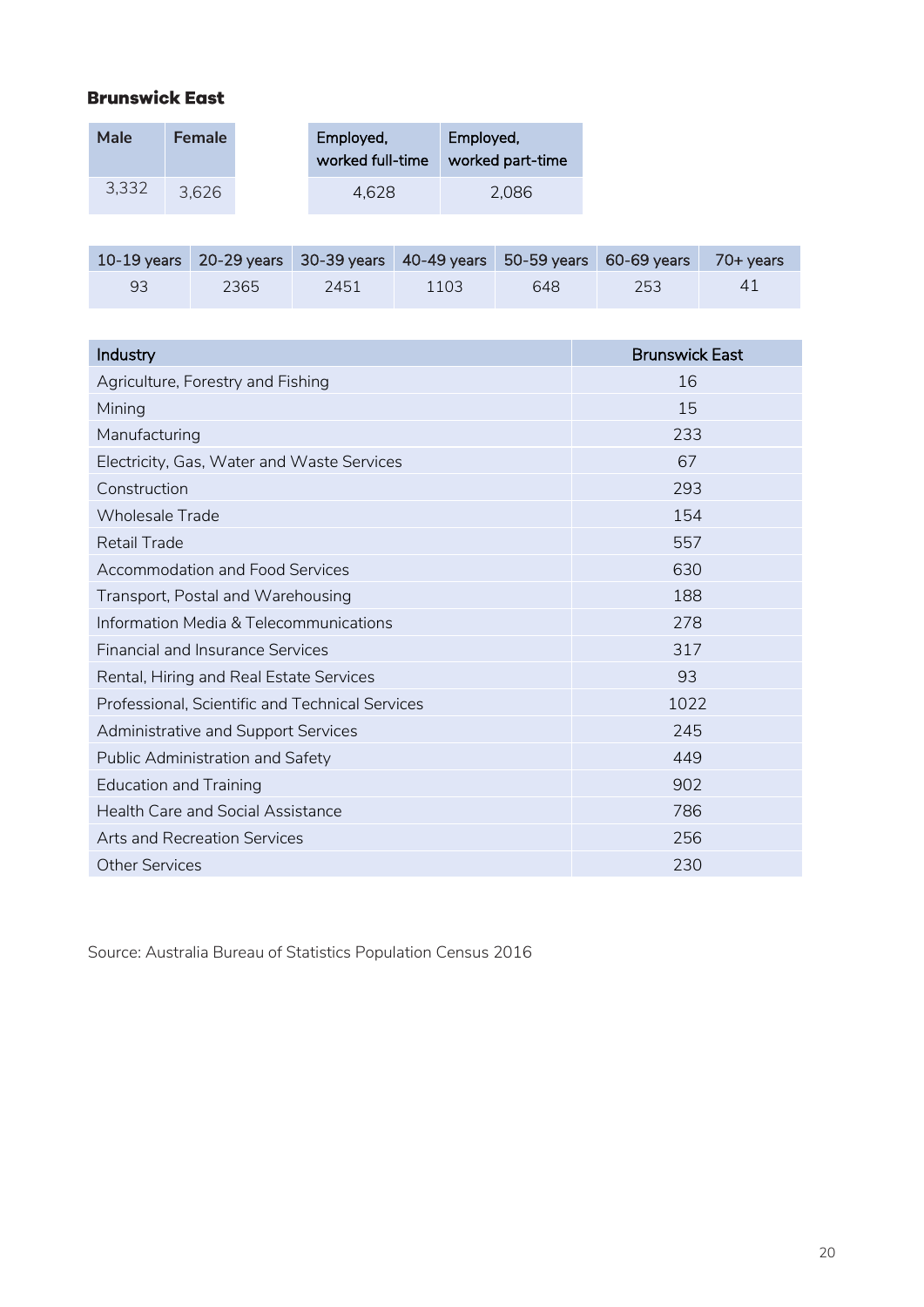#### **Brunswick West**

| Male  | <b>Female</b> | Employed,<br>worked full-time | Employed,<br>worked part-time |
|-------|---------------|-------------------------------|-------------------------------|
| 3,717 | 3.800         | 4.669                         | 2.512                         |

|     |      | 10-19 years 20-29 years 30-39 years 40-49 years 50-59 years 60-69 years 70+ years |      |     |     |    |
|-----|------|-----------------------------------------------------------------------------------|------|-----|-----|----|
| 169 | 2260 | 2225                                                                              | 1410 | 972 | 424 | 60 |

| Industry                                        | <b>Brunswick West</b> |
|-------------------------------------------------|-----------------------|
| Agriculture, Forestry and Fishing               | 19                    |
| Mining                                          | 6                     |
| Manufacturing                                   | 348                   |
| Electricity, Gas, Water and Waste Services      | 53                    |
| Construction                                    | 377                   |
| <b>Wholesale Trade</b>                          | 184                   |
| <b>Retail Trade</b>                             | 604                   |
| <b>Accommodation and Food Services</b>          | 631                   |
| Transport, Postal and Warehousing               | 290                   |
| Information Media & Telecommunications          | 223                   |
| <b>Financial and Insurance Services</b>         | 360                   |
| Rental, Hiring and Real Estate Services         | 113                   |
| Professional, Scientific and Technical Services | 835                   |
| <b>Administrative and Support Services</b>      | 288                   |
| Public Administration and Safety                | 479                   |
| <b>Education and Training</b>                   | 1002                  |
| <b>Health Care and Social Assistance</b>        | 917                   |
| Arts and Recreation Services                    | 255                   |
| <b>Other Services</b>                           | 252                   |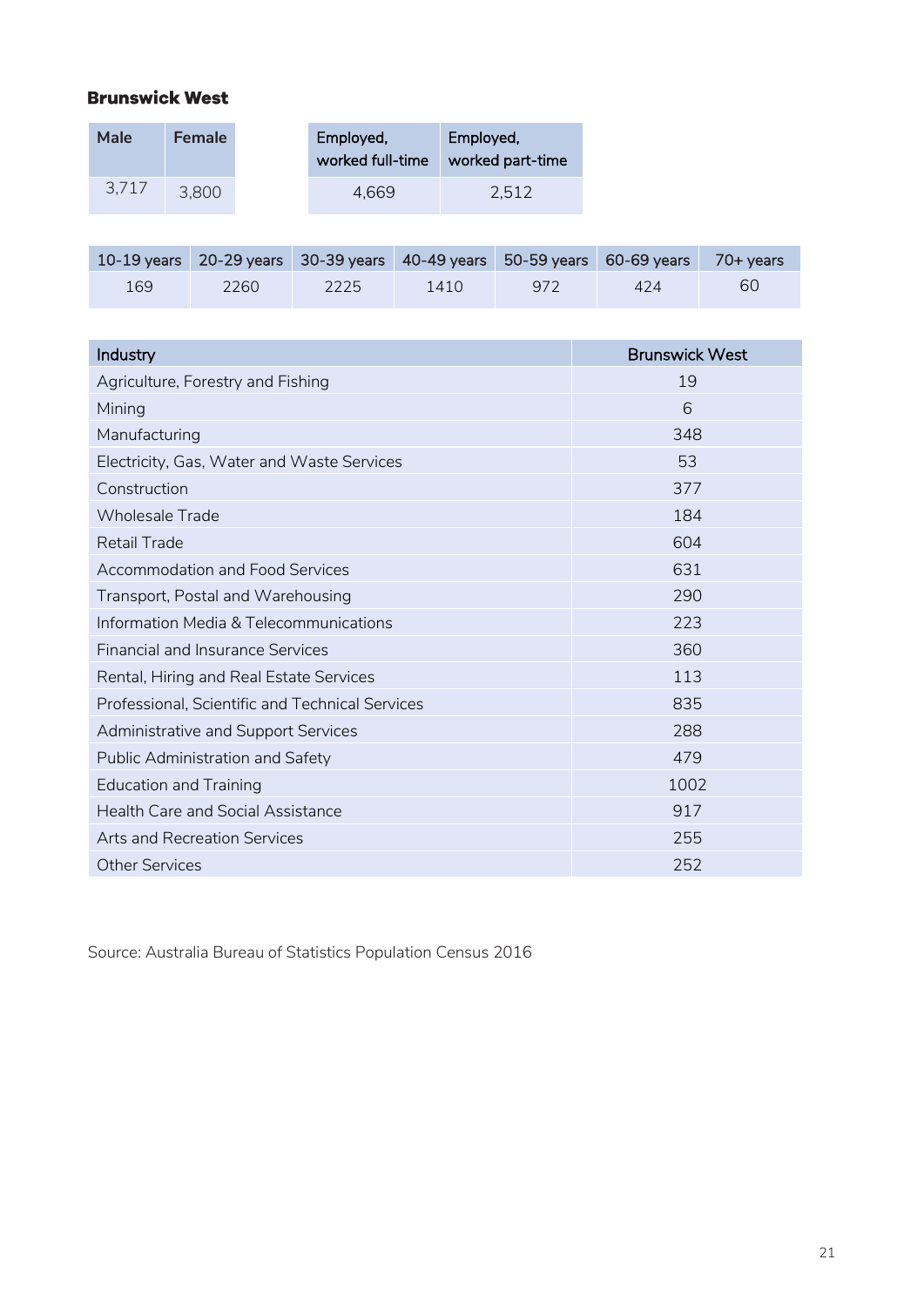#### Coburg

| Male  | <b>Female</b> | Employed,<br>worked full-time | Employed,<br>worked part-time |
|-------|---------------|-------------------------------|-------------------------------|
| 6.737 | 6.350         | 7.883                         | 4.559                         |

| $10 - 19$ | $20 - 29$ | $30 - 39$ | $40 - 49$ | $50 - 59$ | 60-69 | 70+ years |
|-----------|-----------|-----------|-----------|-----------|-------|-----------|
| vears     | vears     | vears     | vears     | vears     | vears |           |
| 335       | 3.206     | 3.755     | 2,975     | 1,981     | 747   | 81        |

| Industry                                        | Coburg |
|-------------------------------------------------|--------|
| Agriculture, Forestry and Fishing               | 25     |
| Mining                                          | 10     |
| Manufacturing                                   | 681    |
| Electricity, Gas, Water and Waste Services      | 130    |
| Construction                                    | 806    |
| <b>Wholesale Trade</b>                          | 323    |
| <b>Retail Trade</b>                             | 1,144  |
| <b>Accommodation and Food Services</b>          | 1,014  |
| Transport, Postal and Warehousing               | 542    |
| Information Media & Telecommunications          | 407    |
| <b>Financial and Insurance Services</b>         | 538    |
| Rental, Hiring and Real Estate Services         | 155    |
| Professional, Scientific and Technical Services | 1,353  |
| Administrative and Support Services             | 400    |
| Public Administration and Safety                | 917    |
| <b>Education and Training</b>                   | 1,670  |
| <b>Health Care and Social Assistance</b>        | 1,646  |
| Arts and Recreation Services                    | 354    |
| <b>Other Services</b>                           | 433    |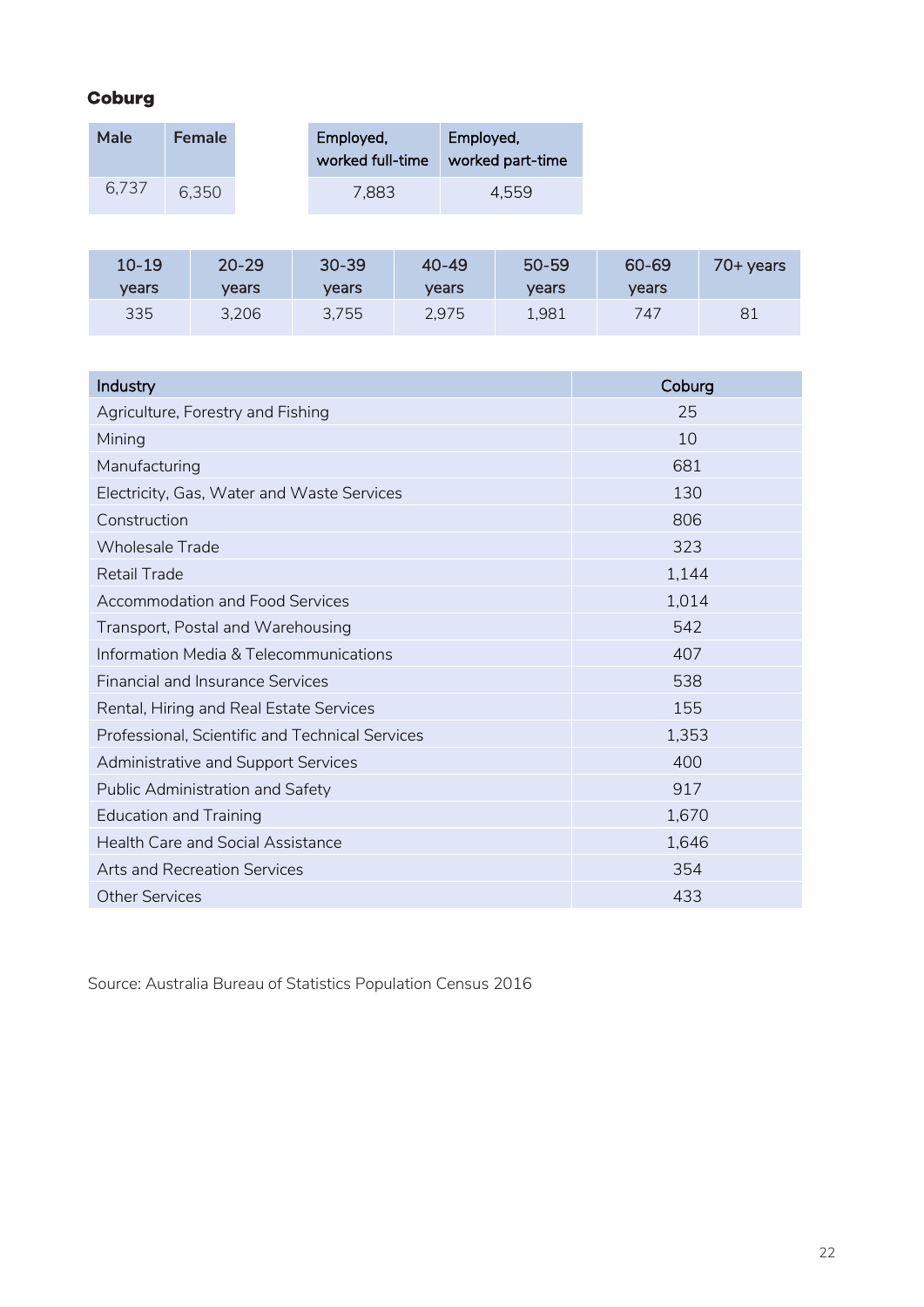## **Coburg North**

| Male  | <b>Female</b> | Employed,<br>worked full-time | Employed,<br>worked part-time |
|-------|---------------|-------------------------------|-------------------------------|
| 1,856 | 1.619         | 2,115                         | 1.149                         |

| $10 - 19$ | $20 - 29$ | $30 - 39$ | $40 - 49$ | $50 - 59$ | 60-69 | 70+ years |
|-----------|-----------|-----------|-----------|-----------|-------|-----------|
| vears     | vears     | vears     | vears     | vears     | vears |           |
| 93        | 731       | 1,031     | 880       | 500       | 208   | 28        |

| Industry                                        | <b>Coburg North</b> |
|-------------------------------------------------|---------------------|
| Agriculture, Forestry and Fishing               | 12                  |
| Mining                                          | 8                   |
| Manufacturing                                   | 188                 |
| Electricity, Gas, Water and Waste Services      | 24                  |
| Construction                                    | 225                 |
| <b>Wholesale Trade</b>                          | 96                  |
| <b>Retail Trade</b>                             | 306                 |
| <b>Accommodation and Food Services</b>          | 235                 |
| Transport, Postal and Warehousing               | 173                 |
| Information Media & Telecommunications          | 104                 |
| <b>Financial and Insurance Services</b>         | 147                 |
| Rental, Hiring and Real Estate Services         | 45                  |
| Professional, Scientific and Technical Services | 327                 |
| Administrative and Support Services             | 141                 |
| Public Administration and Safety                | 254                 |
| <b>Education and Training</b>                   | 390                 |
| <b>Health Care and Social Assistance</b>        | 393                 |
| Arts and Recreation Services                    | 102                 |
| <b>Other Services</b>                           | 138                 |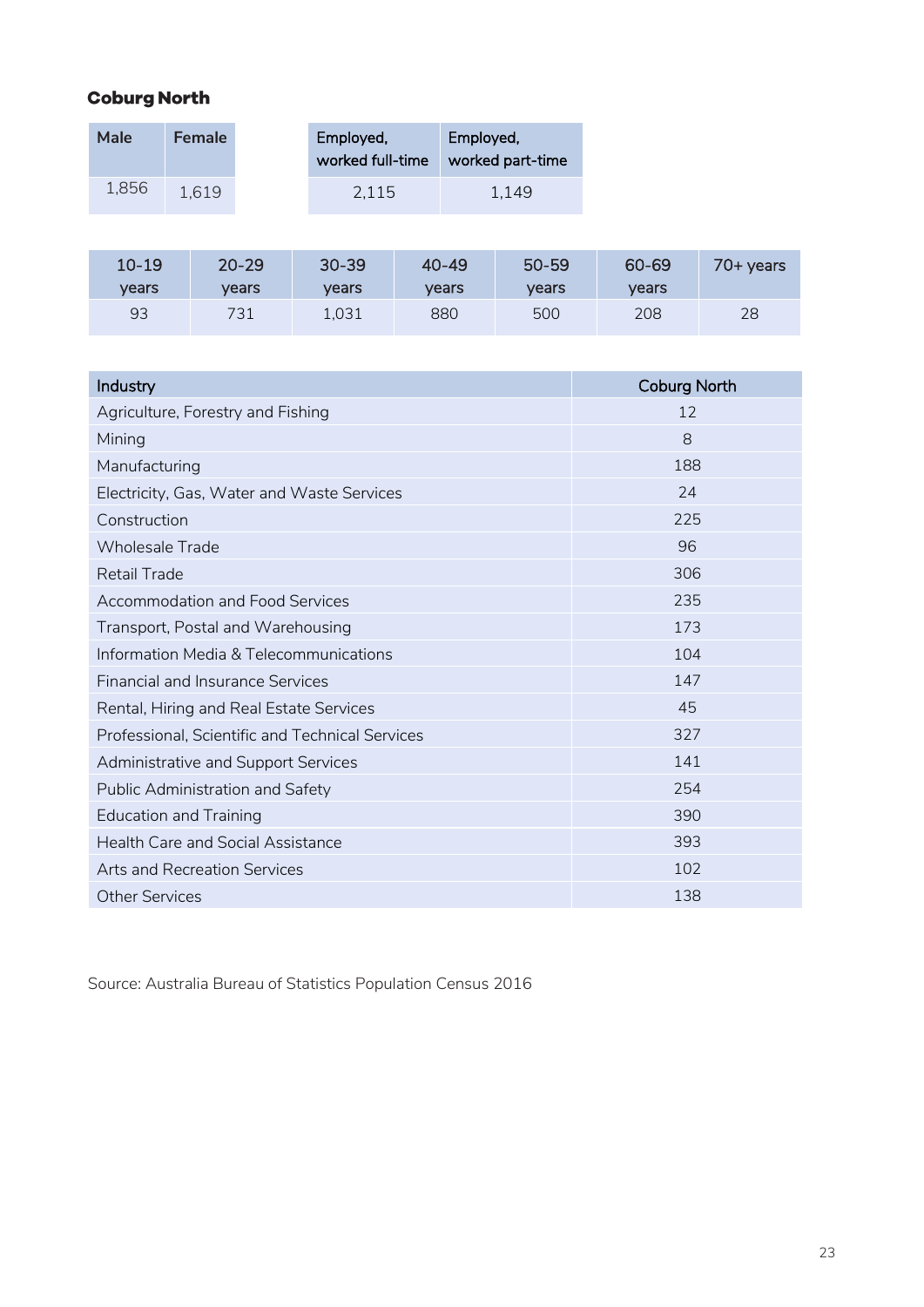#### **Fawkner**

| Male  | <b>Female</b> | Employed,<br>worked full-time | Employed,<br>worked part-time |
|-------|---------------|-------------------------------|-------------------------------|
| 3,010 | 1.932         | 2.870                         | 1.739                         |

| $10 - 19$ | $20 - 29$ | $30 - 39$ | $40 - 49$ | $50 - 59$ | 60-69 | 70+ years |
|-----------|-----------|-----------|-----------|-----------|-------|-----------|
| vears     | vears     | vears     | vears     | vears     | vears |           |
| 167       | 1199      | 1440      | 1055      | 770       | 266   | 31        |

| Industry                                        | Fawkner |
|-------------------------------------------------|---------|
| Agriculture, Forestry and Fishing               | 11      |
| Mining                                          | 6       |
| Manufacturing                                   | 362     |
| Electricity, Gas, Water and Waste Services      | 45      |
| Construction                                    | 398     |
| <b>Wholesale Trade</b>                          | 142     |
| <b>Retail Trade</b>                             | 512     |
| <b>Accommodation and Food Services</b>          | 400     |
| Transport, Postal and Warehousing               | 386     |
| Information Media & Telecommunications          | 81      |
| <b>Financial and Insurance Services</b>         | 183     |
| Rental, Hiring and Real Estate Services         | 50      |
| Professional, Scientific and Technical Services | 296     |
| Administrative and Support Services             | 204     |
| Public Administration and Safety                | 263     |
| <b>Education and Training</b>                   | 424     |
| <b>Health Care and Social Assistance</b>        | 568     |
| Arts and Recreation Services                    | 80      |
| <b>Other Services</b>                           | 198     |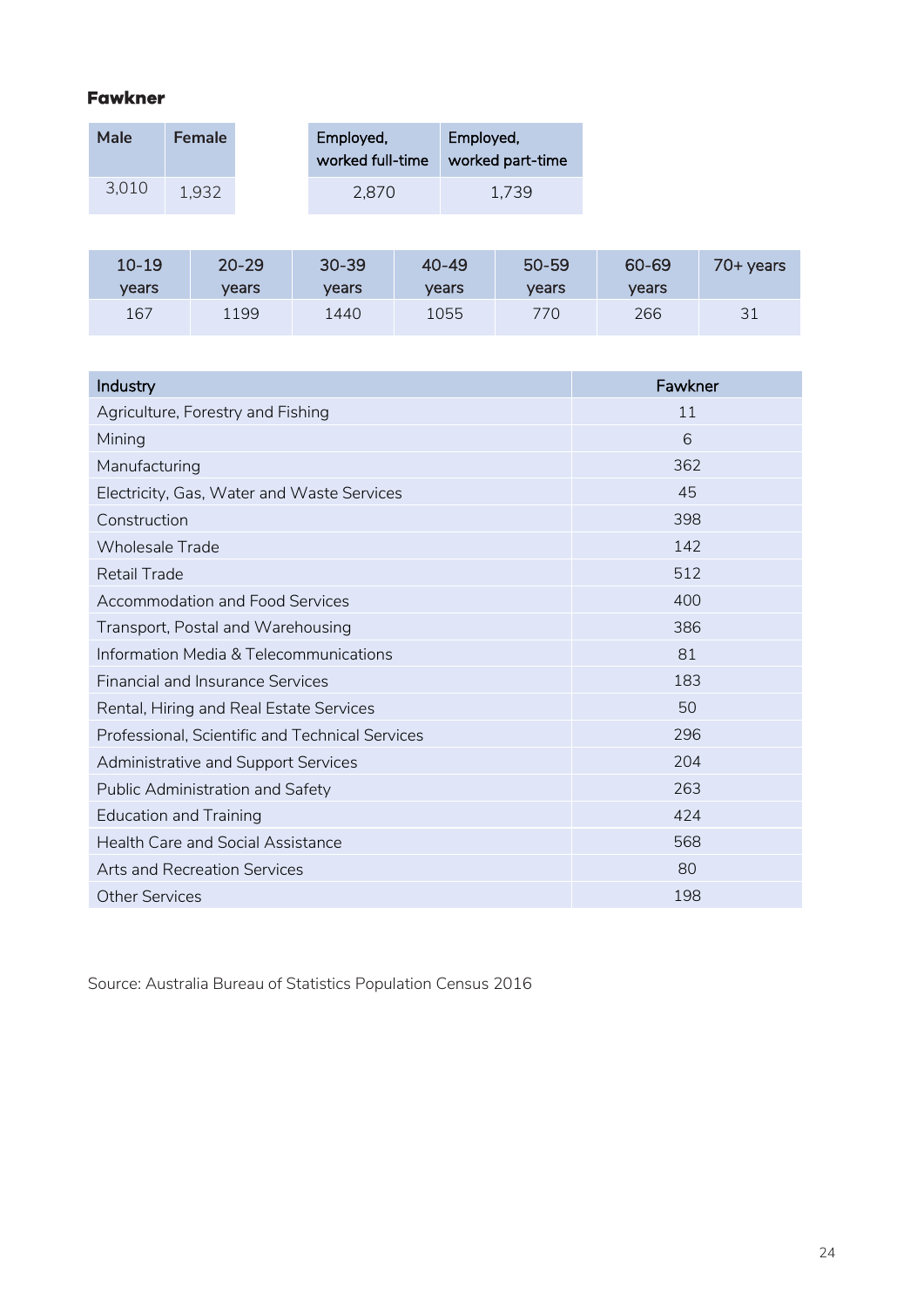#### Glenroy

| Male  | <b>Female</b> | Employed,<br>worked full-time | Employed,<br>worked part-time |
|-------|---------------|-------------------------------|-------------------------------|
| 5,194 | 4.078         | 5.647                         | 3,112                         |

| $10 - 19$ | $20 - 29$ | $30 - 39$ | $40 - 49$ | $50 - 59$ | 60-69 | 70+ years |
|-----------|-----------|-----------|-----------|-----------|-------|-----------|
| vears     | vears     | vears     | vears     | vears     | vears |           |
| 303       | 2588      | 2889      | 1693      | 1298      | 435   | 64        |

| Industry                                        | Glenroy |
|-------------------------------------------------|---------|
| Agriculture, Forestry and Fishing               | 23      |
| Mining                                          | 10      |
| Manufacturing                                   | 627     |
| Electricity, Gas, Water and Waste Services      | 95      |
| Construction                                    | 796     |
| <b>Wholesale Trade</b>                          | 237     |
| <b>Retail Trade</b>                             | 862     |
| Accommodation and Food Services                 | 905     |
| Transport, Postal and Warehousing               | 677     |
| Information Media & Telecommunications          | 173     |
| <b>Financial and Insurance Services</b>         | 394     |
| Rental, Hiring and Real Estate Services         | 110     |
| Professional, Scientific and Technical Services | 610     |
| Administrative and Support Services             | 468     |
| Public Administration and Safety                | 500     |
| <b>Education and Training</b>                   | 645     |
| <b>Health Care and Social Assistance</b>        | 1085    |
| <b>Arts and Recreation Services</b>             | 143     |
| <b>Other Services</b>                           | 364     |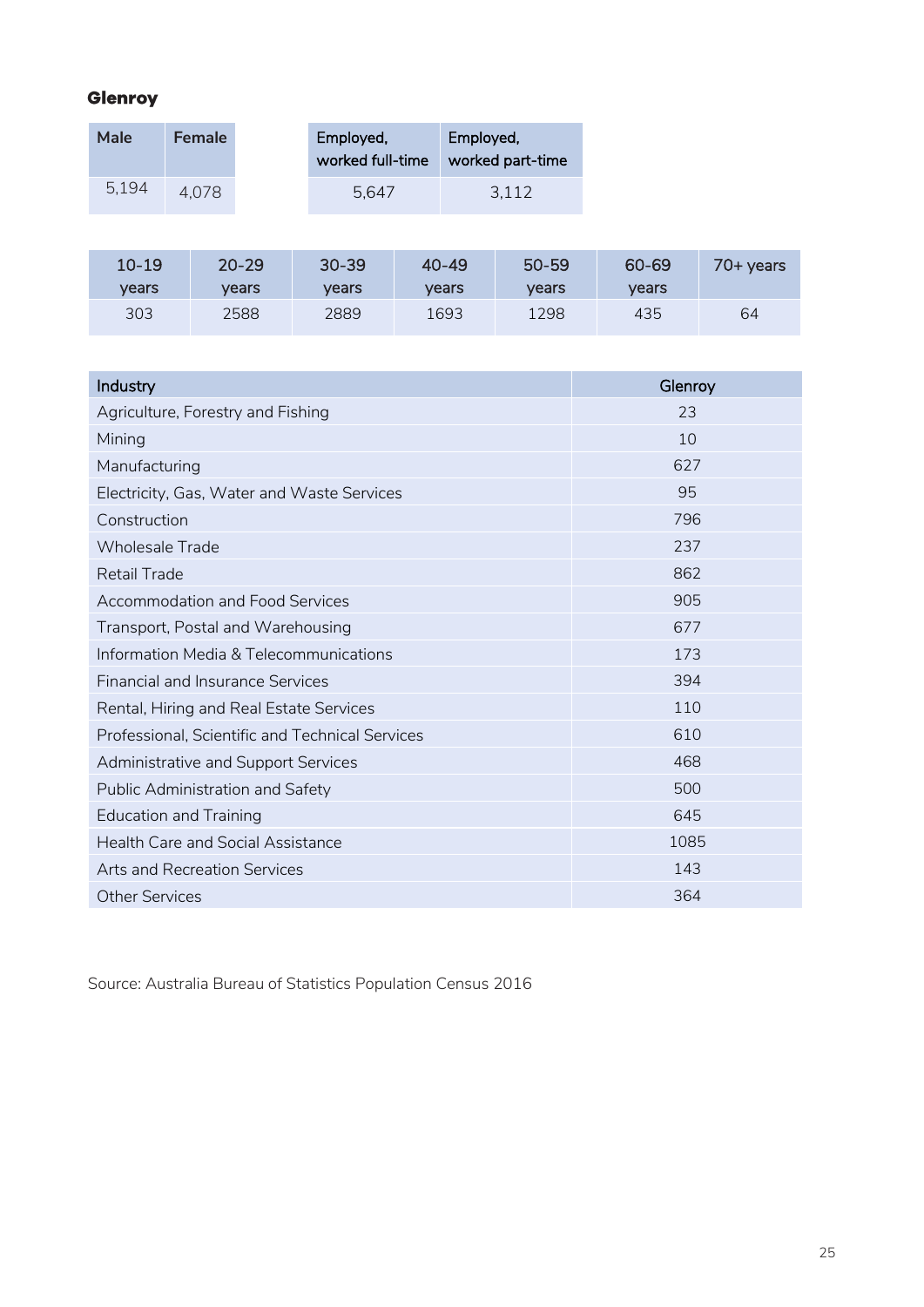#### Gowanbrae

| Male | <b>Female</b> | Employed,<br>worked full-time | Employed,<br>worked part-time |
|------|---------------|-------------------------------|-------------------------------|
| 687  | 662           | 885                           | 408                           |

| $10 - 19$ | $20 - 29$ | $30 - 39$ | $40 - 49$ | $50 - 59$ | 60-69 | 70+ years |
|-----------|-----------|-----------|-----------|-----------|-------|-----------|
| vears     | vears     | vears     | vears     | vears     | vears |           |
| 57        | 200       | 364       | 420       | 227       | 75    |           |

| Industry                                        | Gowanbrae |
|-------------------------------------------------|-----------|
| Agriculture, Forestry and Fishing               | 3         |
| Mining                                          | $\Omega$  |
| Manufacturing                                   | 97        |
| Electricity, Gas, Water and Waste Services      | 9         |
| Construction                                    | 133       |
| <b>Wholesale Trade</b>                          | 63        |
| <b>Retail Trade</b>                             | 113       |
| <b>Accommodation and Food Services</b>          | 80        |
| Transport, Postal and Warehousing               | 121       |
| Information Media & Telecommunications          | 26        |
| <b>Financial and Insurance Services</b>         | 71        |
| Rental, Hiring and Real Estate Services         | 20        |
| Professional, Scientific and Technical Services | 90        |
| Administrative and Support Services             | 45        |
| Public Administration and Safety                | 75        |
| <b>Education and Training</b>                   | 123       |
| <b>Health Care and Social Assistance</b>        | 140       |
| Arts and Recreation Services                    | 31        |
| <b>Other Services</b>                           | 57        |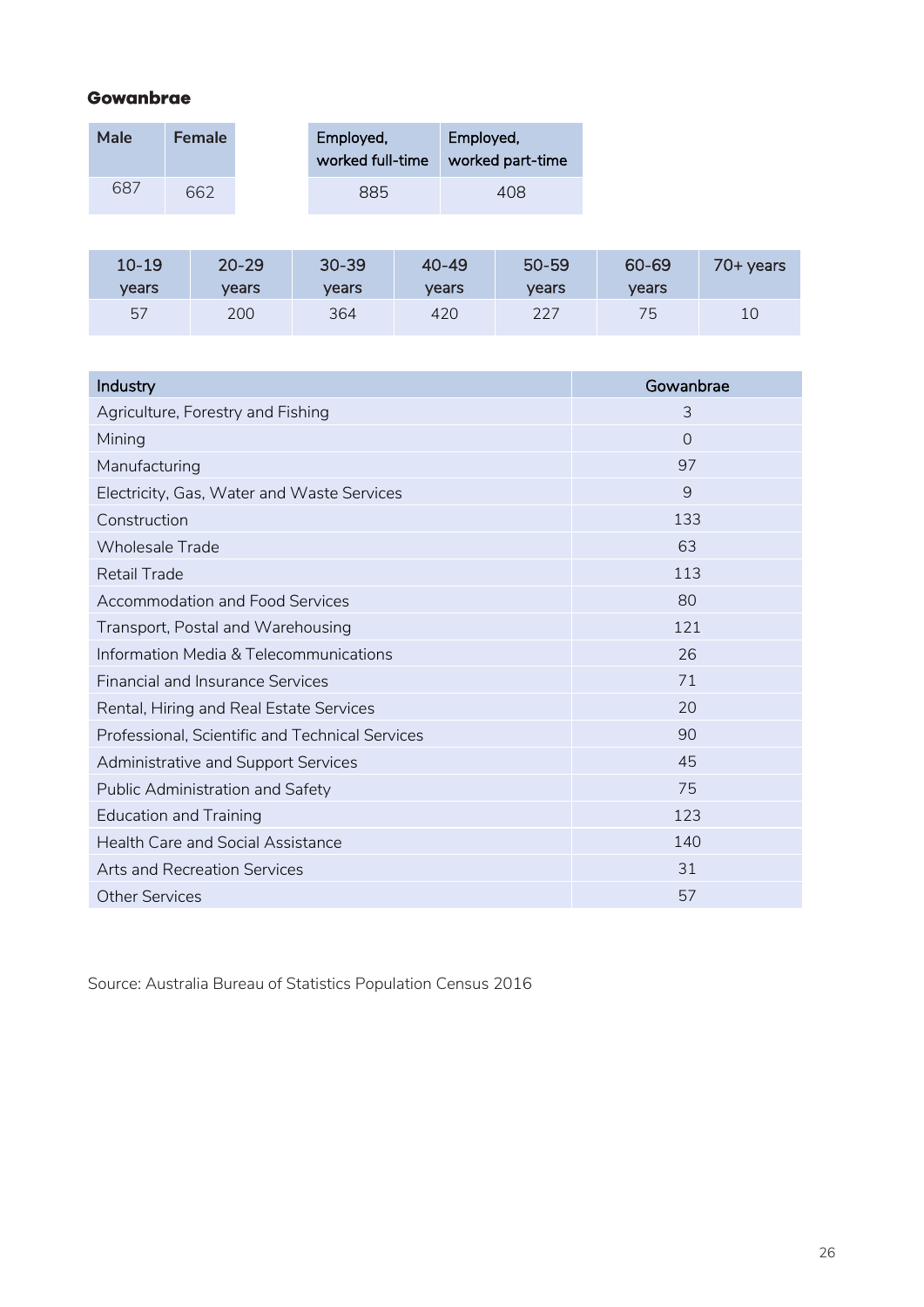#### **Hadfield**

| Male  | <b>Female</b> | Employed,<br>worked full-time | Employed,<br>worked part-time |
|-------|---------------|-------------------------------|-------------------------------|
| 1,198 | 978           | 1.348                         | 699                           |

| $10 - 19$ | $20 - 29$ | $30 - 39$ | $40 - 49$ | $50 - 59$ | 60-69 | 70+ years |
|-----------|-----------|-----------|-----------|-----------|-------|-----------|
| vears     | vears     | vears     | vears     | vears     | vears |           |
| 76        | 547       | 520       | 494       | 372       | 147   | 17        |

| Industry                                        | <b>Hadfield</b> |
|-------------------------------------------------|-----------------|
| Agriculture, Forestry and Fishing               | 3               |
| Mining                                          | $\Omega$        |
| Manufacturing                                   | 179             |
| Electricity, Gas, Water and Waste Services      | 18              |
| Construction                                    | 261             |
| <b>Wholesale Trade</b>                          | 58              |
| <b>Retail Trade</b>                             | 213             |
| <b>Accommodation and Food Services</b>          | 114             |
| Transport, Postal and Warehousing               | 155             |
| Information Media & Telecommunications          | 26              |
| <b>Financial and Insurance Services</b>         | 74              |
| Rental, Hiring and Real Estate Services         | 28              |
| Professional, Scientific and Technical Services | 141             |
| Administrative and Support Services             | 72              |
| Public Administration and Safety                | 151             |
| <b>Education and Training</b>                   | 175             |
| <b>Health Care and Social Assistance</b>        | 255             |
| Arts and Recreation Services                    | 37              |
| <b>Other Services</b>                           | 114             |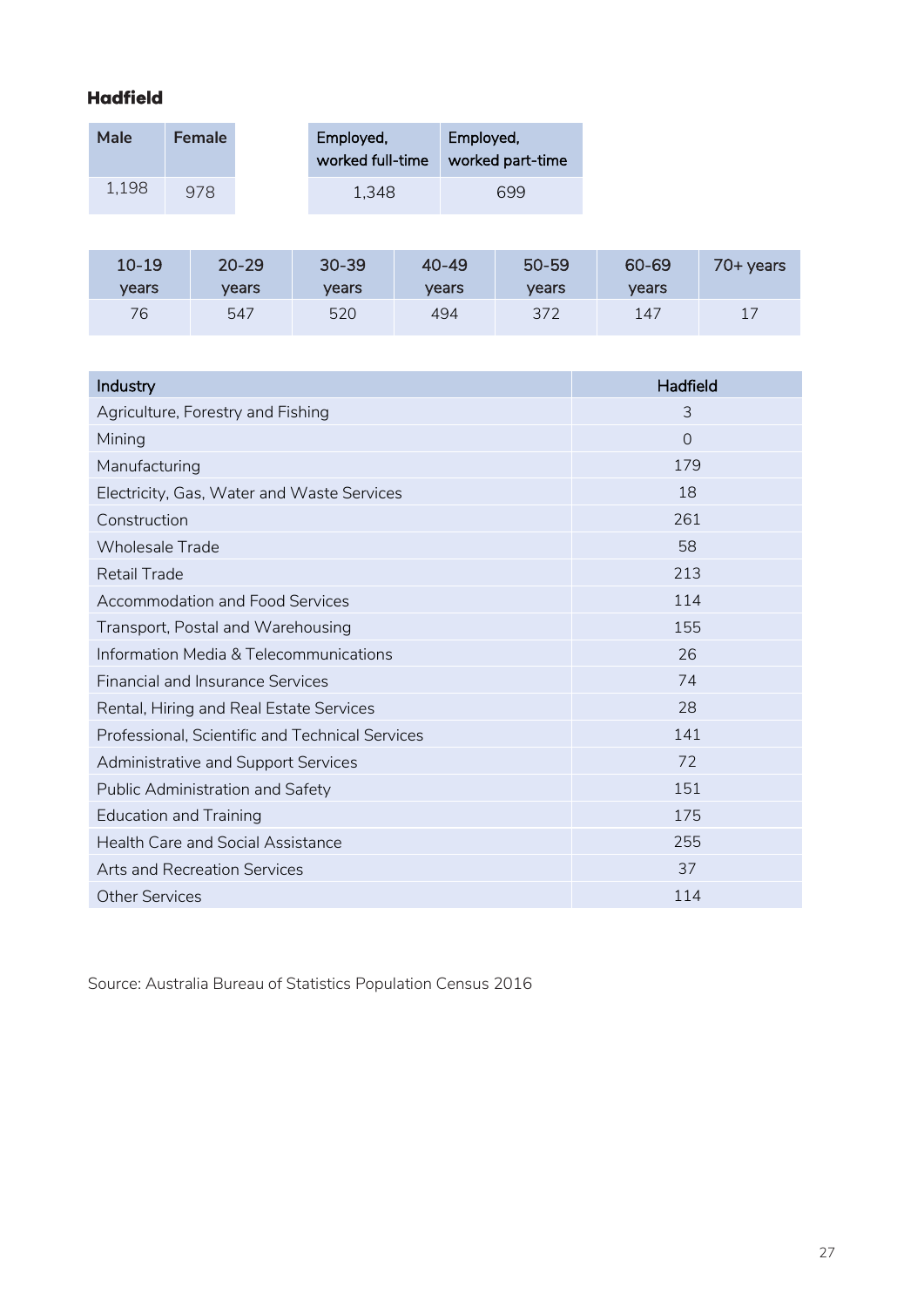#### **Oak Park**

| Male  | <b>Female</b> | Employed,<br>worked full-time | Employed,<br>worked part-time |
|-------|---------------|-------------------------------|-------------------------------|
| 1,632 | 1.460         | 2.017                         | 950                           |

| $10 - 19$ | $20 - 29$ | $30 - 39$ | $40 - 49$ | $50 - 59$ | 60-69 | 70+ years |
|-----------|-----------|-----------|-----------|-----------|-------|-----------|
| vears     | vears     | vears     | vears     | vears     | vears |           |
| 116       | 682       | 935       | 646       | 524       | 183   |           |

| Industry                                        | <b>Oak Park</b> |
|-------------------------------------------------|-----------------|
| Agriculture, Forestry and Fishing               | 10              |
| Mining                                          | 7               |
| Manufacturing                                   | 178             |
| Electricity, Gas, Water and Waste Services      | 30              |
| Construction                                    | 260             |
| <b>Wholesale Trade</b>                          | 87              |
| <b>Retail Trade</b>                             | 273             |
| <b>Accommodation and Food Services</b>          | 210             |
| Transport, Postal and Warehousing               | 190             |
| Information Media & Telecommunications          | 82              |
| <b>Financial and Insurance Services</b>         | 152             |
| Rental, Hiring and Real Estate Services         | 57              |
| Professional, Scientific and Technical Services | 309             |
| Administrative and Support Services             | 120             |
| Public Administration and Safety                | 211             |
| <b>Education and Training</b>                   | 303             |
| <b>Health Care and Social Assistance</b>        | 347             |
| Arts and Recreation Services                    | 60              |
| <b>Other Services</b>                           | 92              |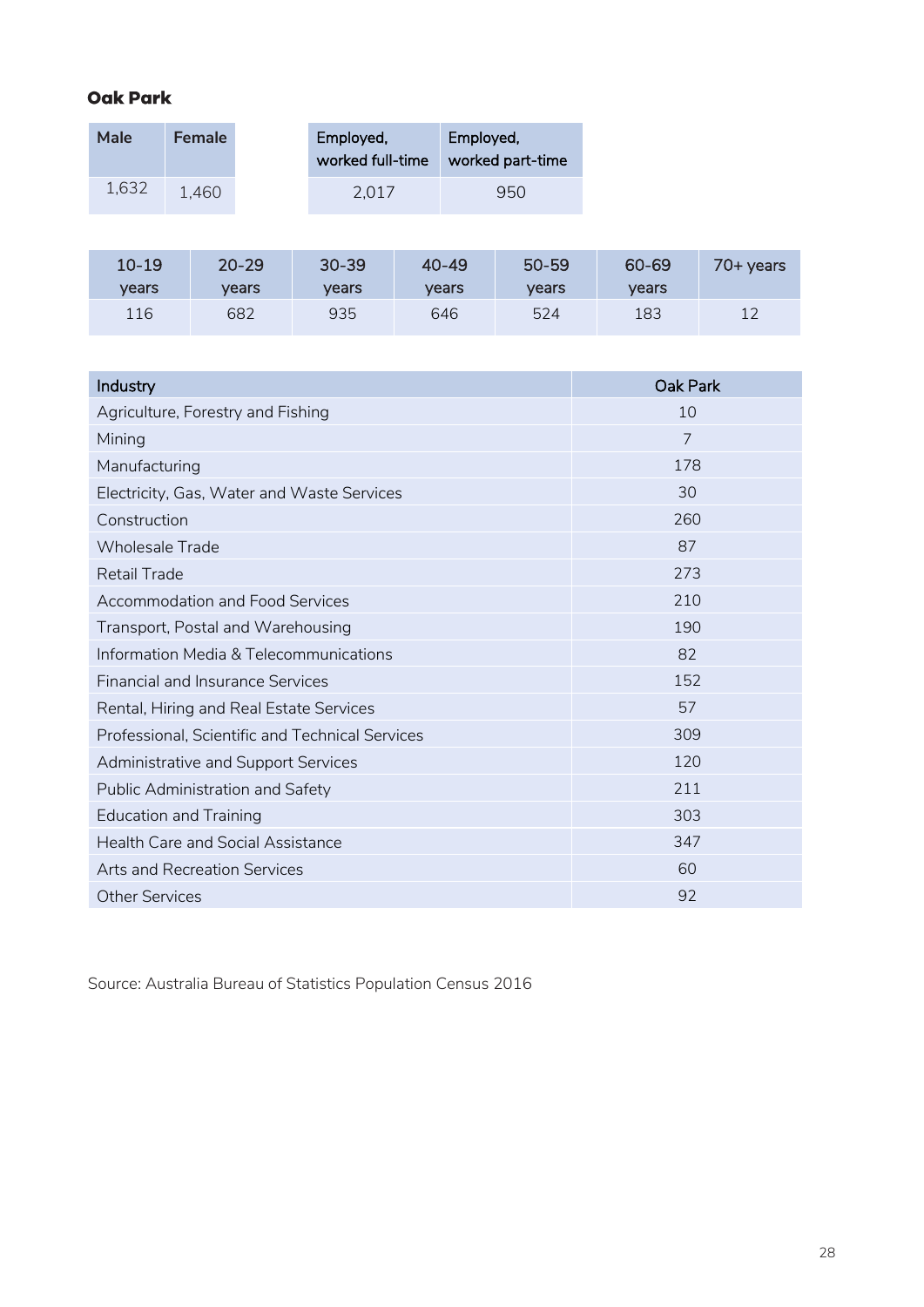#### **Pascoe Vale**

| Male  | <b>Female</b> | Employed,<br>worked full-time | Employed,<br>worked part-time |
|-------|---------------|-------------------------------|-------------------------------|
| 4,288 | 3.881         | 5,314                         | 2.410                         |

| $10 - 19$ | $20 - 29$ | $30 - 39$ | $40 - 49$ | 50-59 | 60-69 | 70+ years |
|-----------|-----------|-----------|-----------|-------|-------|-----------|
| vears     | vears     | vears     | vears     | vears | vears |           |
| 231       | 1892      | 2457      | 1815      | 1300  | 424   | 47        |

| Industry                                        | Pascoe Vale |
|-------------------------------------------------|-------------|
| Agriculture, Forestry and Fishing               | 23          |
| Mining                                          | 9           |
| Manufacturing                                   | 518         |
| Electricity, Gas, Water and Waste Services      | 89          |
| Construction                                    | 705         |
| <b>Wholesale Trade</b>                          | 247         |
| <b>Retail Trade</b>                             | 729         |
| <b>Accommodation and Food Services</b>          | 511         |
| Transport, Postal and Warehousing               | 489         |
| Information Media & Telecommunications          | 200         |
| <b>Financial and Insurance Services</b>         | 412         |
| Rental, Hiring and Real Estate Services         | 118         |
| Professional, Scientific and Technical Services | 737         |
| Administrative and Support Services             | 277         |
| Public Administration and Safety                | 541         |
| <b>Education and Training</b>                   | 788         |
| <b>Health Care and Social Assistance</b>        | 961         |
| Arts and Recreation Services                    | 187         |
| <b>Other Services</b>                           | 288         |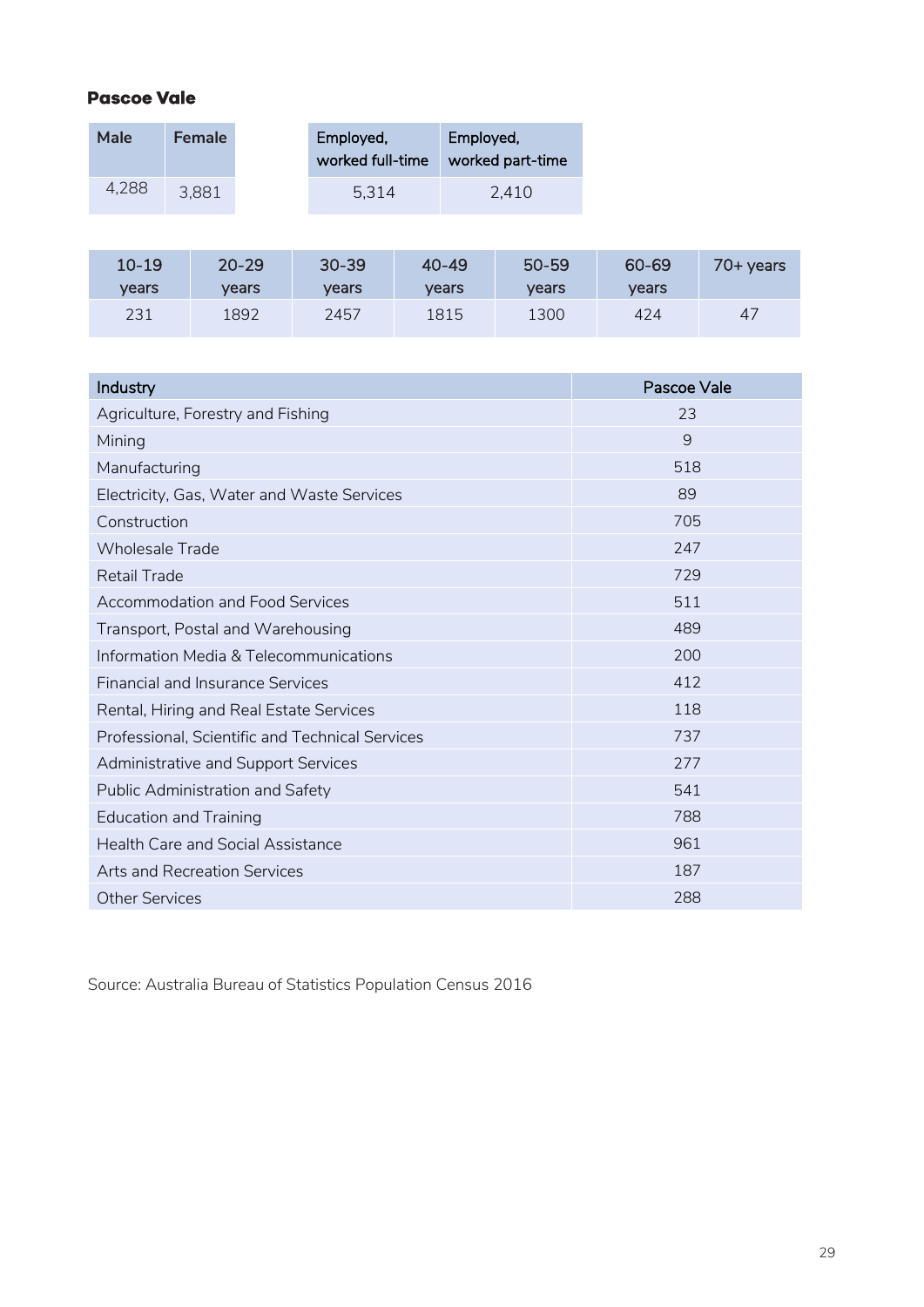#### **Pascoe Vale South**

| Male  | <b>Female</b> | Employed,<br>worked full-time | Employed,<br>worked part-time |
|-------|---------------|-------------------------------|-------------------------------|
| 2,483 | 2.357         | 2.945                         | 1.697                         |

| $10 - 19$ | $20 - 29$ | $30 - 39$ | $40 - 49$ | 50-59 | 60-69 | 70+ years |
|-----------|-----------|-----------|-----------|-------|-------|-----------|
| vears     | vears     | vears     | vears     | vears | vears |           |
| 200       | 844       | 1112      | 1297      | 995   | 340   | 41        |

| Industry                                        | Pascoe Vale |
|-------------------------------------------------|-------------|
| Agriculture, Forestry and Fishing               | 12          |
| Mining                                          | 9           |
| Manufacturing                                   | 264         |
| Electricity, Gas, Water and Waste Services      | 48          |
| Construction                                    | 412         |
| <b>Wholesale Trade</b>                          | 149         |
| <b>Retail Trade</b>                             | 487         |
| <b>Accommodation and Food Services</b>          | 243         |
| Transport, Postal and Warehousing               | 231         |
| Information Media & Telecommunications          | 123         |
| <b>Financial and Insurance Services</b>         | 272         |
| Rental, Hiring and Real Estate Services         | 67          |
| Professional, Scientific and Technical Services | 458         |
| Administrative and Support Services             | 137         |
| Public Administration and Safety                | 323         |
| <b>Education and Training</b>                   | 547         |
| <b>Health Care and Social Assistance</b>        | 581         |
| Arts and Recreation Services                    | 132         |
| <b>Other Services</b>                           | 150         |